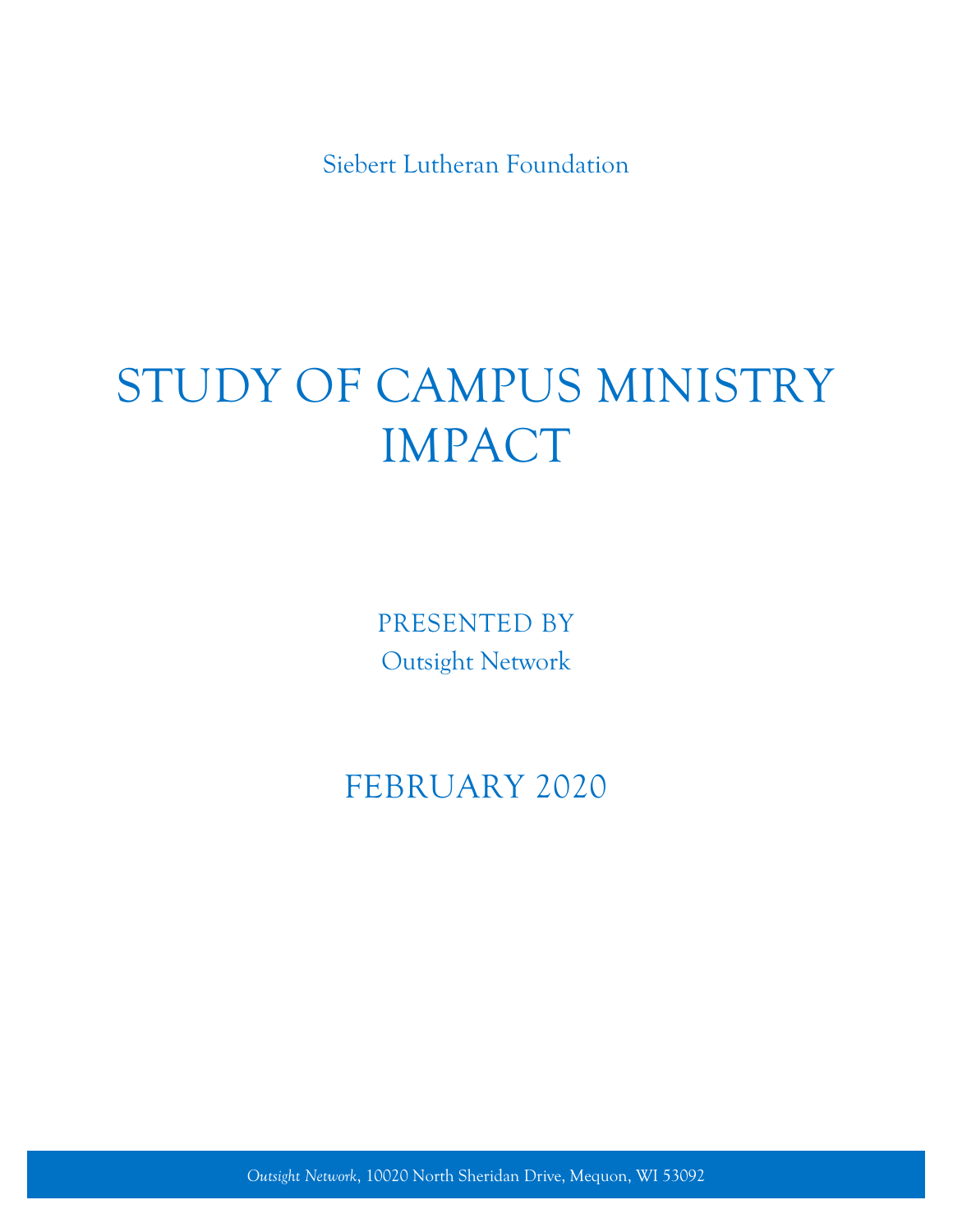# EXECUTIVE SUMMARY

The Siebert Lutheran Foundation engaged Outsight Network to conduct a study of campus ministry participation and the perceived impact it has on the lives of current and past participants.

We began by meeting with campus ministry leaders in Southeastern Wisconsin to develop the research questions. Following this meeting, we conducted a thorough literature search of existing studies and developed a survey instrument which we distributed to current campus ministry participants, campus ministry alumni, and a panel of Christians throughout the United States who attend church at least two times a month. A total of 532 respondents completed the survey.

Following the data collection, the research team cleaned and coded the data and conducted descriptive and multivariate analysis. The following is a report of the findings from this research.

Survey respondents are primarily white (87%), female (68%), and middle income (\$50,000 - \$75,000). The majority have attended some college, which is reflective of the sampling frame.

Respondents are highly engaged in church, with the majority saying they attend church once a week (72%). Even though there is a strong relationship between church attendance and campus ministry participation, we can't conclude that either one causes the other. Campus ministry participants are also more likely to have participated in church activities before college. Not only do they attend church, respondents tend to be involved in ministry and lay leadership positions in their church. Respondents also largely express a personal belief in Jesus as their Savior. Campus ministry participants ae more likely to express this belief than those who did not participate in campus ministry.

Current campus ministry students say they are very likely to continue attending church (96%) and to pursue a personal relationship with God (63%), and they anticipate joining a church less than a year after graduation (65%).

We do see from the data that the majority of alumni campus ministry participants joined a church less than one year after graduating from college (78%), suggesting that current participants will follow suit.

There is a strong relationship between campus ministry participation and encouragement from respondents' home churches. Unfortunately, only a small percentage of respondents experienced this encouragement (16%).

Referral from friends is the most frequent way respondents hear about campus ministry (33%).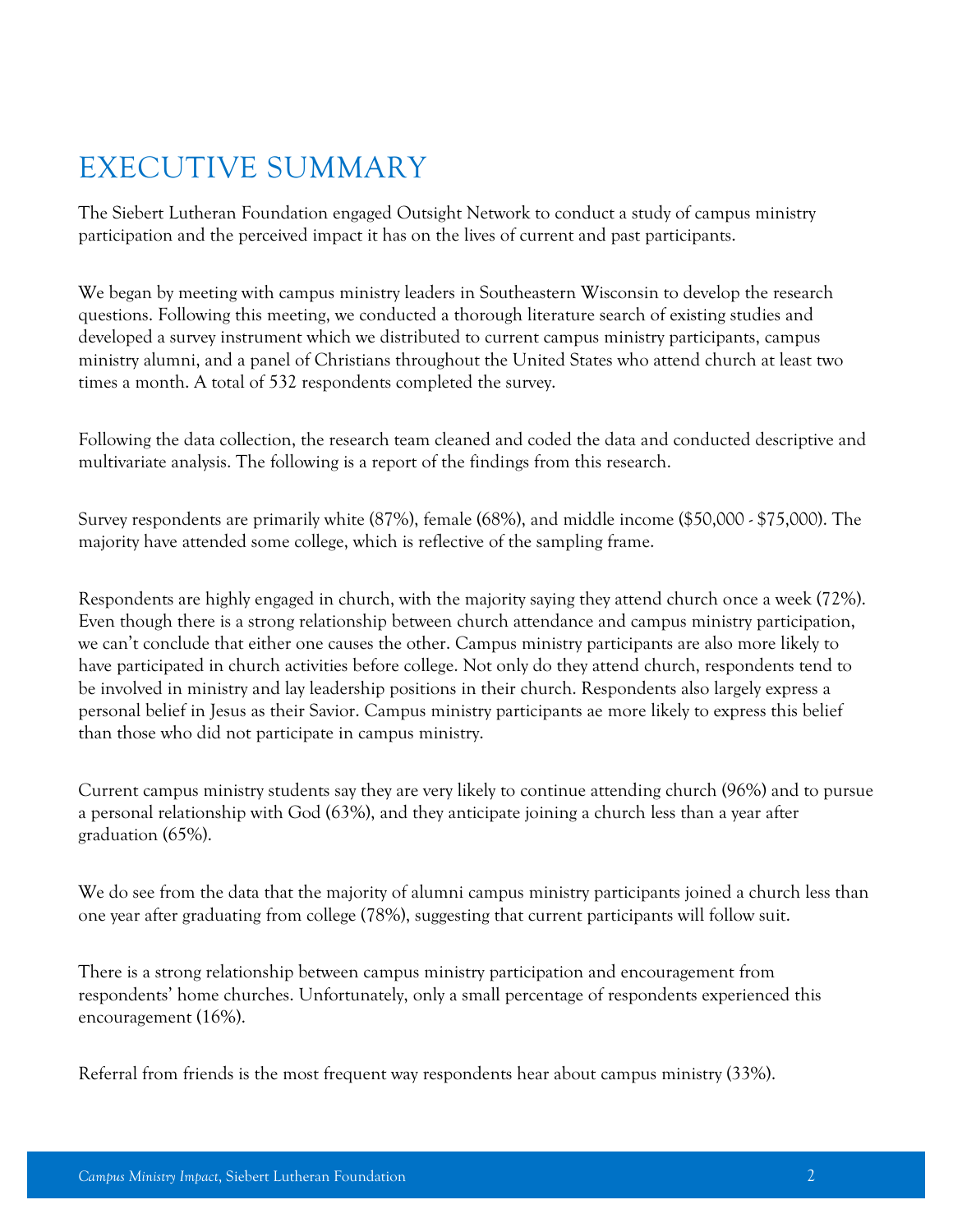Worship services (77%), social events (48%), and small group Bible study (47%) are the most frequently attended activities for campus ministry participants, both past and present.

Not only do the majority of respondents say their campus ministry provided guidance and teaching about the Word of God  $(x = 4.5 \text{ out of } 5)$ , this statement is the strongest predictor of respondents' likelihood of referring campus ministry to a friend or family member.

Respondents say they were most impacted by campus ministry because it "kept me on a spiritual path" (x = 4.2 out of 5), and "Instilled the importance of participating in a worship community" ( $x = 4.25$  out of 5). For respondents this far outscores academic or career impact.

When asked what campus ministry could do better, respondents would like more opportunities for spiritual development ( $x = 4.4$  out 5) and Bible study ( $x = 4.4$  out of 5).

Deepening relationships, both with God and with a group of life-long friends, through campus ministry are the two greatest predictors of likelihood of referring a friend or family member to campus ministry. This measurement of referral is the most reliable way of measuring loyalty to an organization. This suggests that a focus on these two relationship elements will help to attract more students to campus ministry and keep them engaged throughout their college years.

Finally, a plurality of both students and campus ministry alumni would like to stay engaged and they see social media as an attractive way to do this (22%).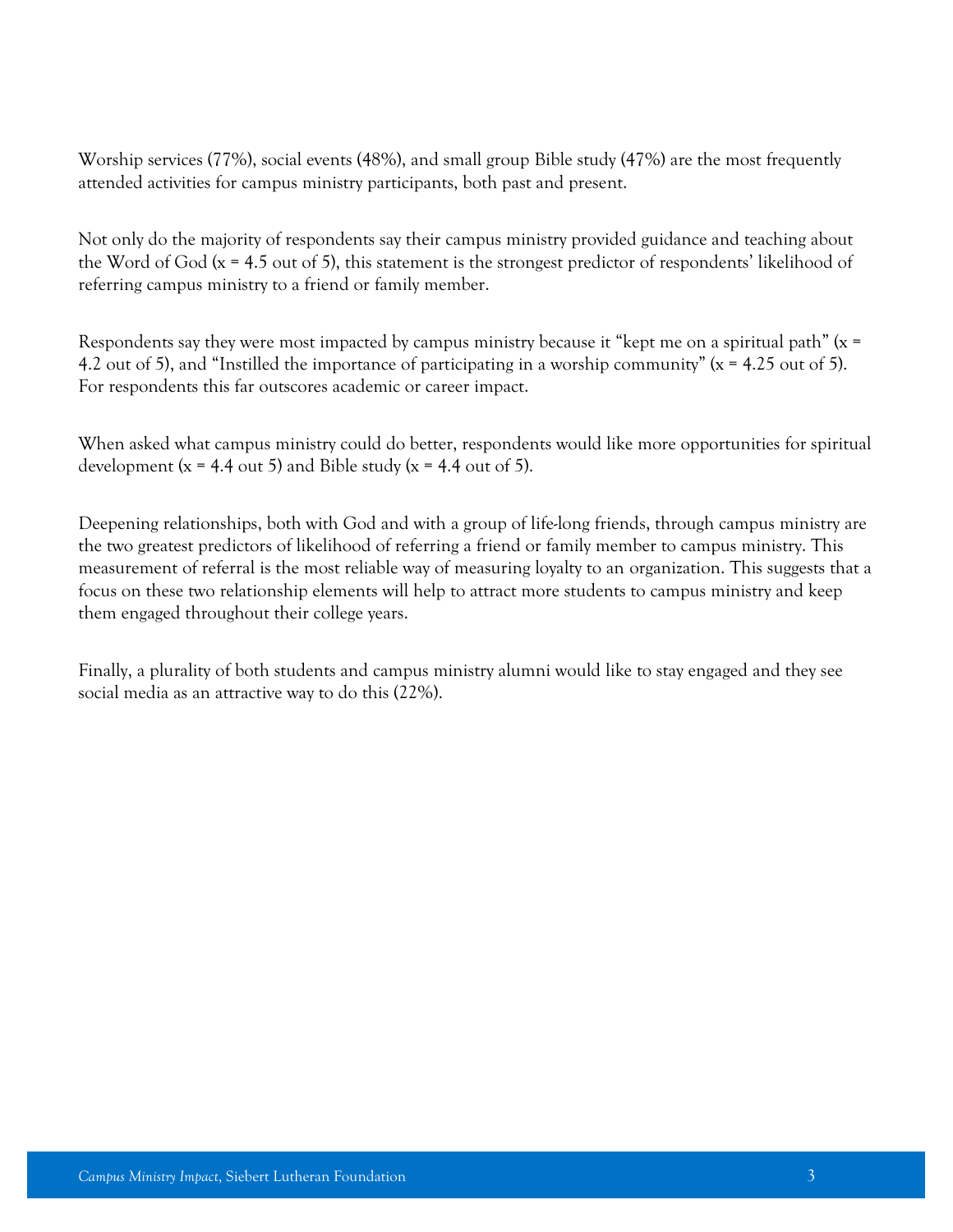### Introduction

The Siebert Lutheran Foundation is a non-profit, pan-Lutheran organization that works to advance the Lutheran church and its ministries. The Foundation "stewards its resources and relationships and fosters partnerships to enable the Lutheran Christian community to be more effective, collaborative, and innovative." With a specific geographic focus on Wisconsin, especially Milwaukee, Waukesha, Racine and Kenosha counties, the Foundation wants to see "people, families and communities filled with the peace that passes all understanding that comes from Christ."

The Foundation has been a strong supporter of Lutheran campus ministries in Southeastern Wisconsin, and as part of this support, the Foundation leadership has engaged Outsight Network to conduct a study of the impact of participation in campus ministry on both students and alumni.

### Purpose of the Research

The purpose of the research is twofold. The first goal is to measure both the short and long-term impacts of campus ministry participation on the well-being and development of college students. The second is to determine what specifically about campus ministry is effective, what draws participants into the fold, and what these students are looking for in an on-campus faith community.

### Hypothesis

If college students participate in campus ministry, they are likely to experience a positive impact, compared to their peers, in academic success, social and emotional well-being, personal spiritual growth, leadership skills development, and life-long engagement with a worship community.

Students are drawn to the sense of home and safety provided by campus ministries, which can serve as a sanctuary during the transition from living with parents to independent living. Campus ministries are effective, in part, because they bring together groups of similarly-minded students with a shared prioritization of their faith life, allowing them to foster and develop it together. This common ground provides spiritual continuity for students as they transition out of their parents' homes and on to independent living.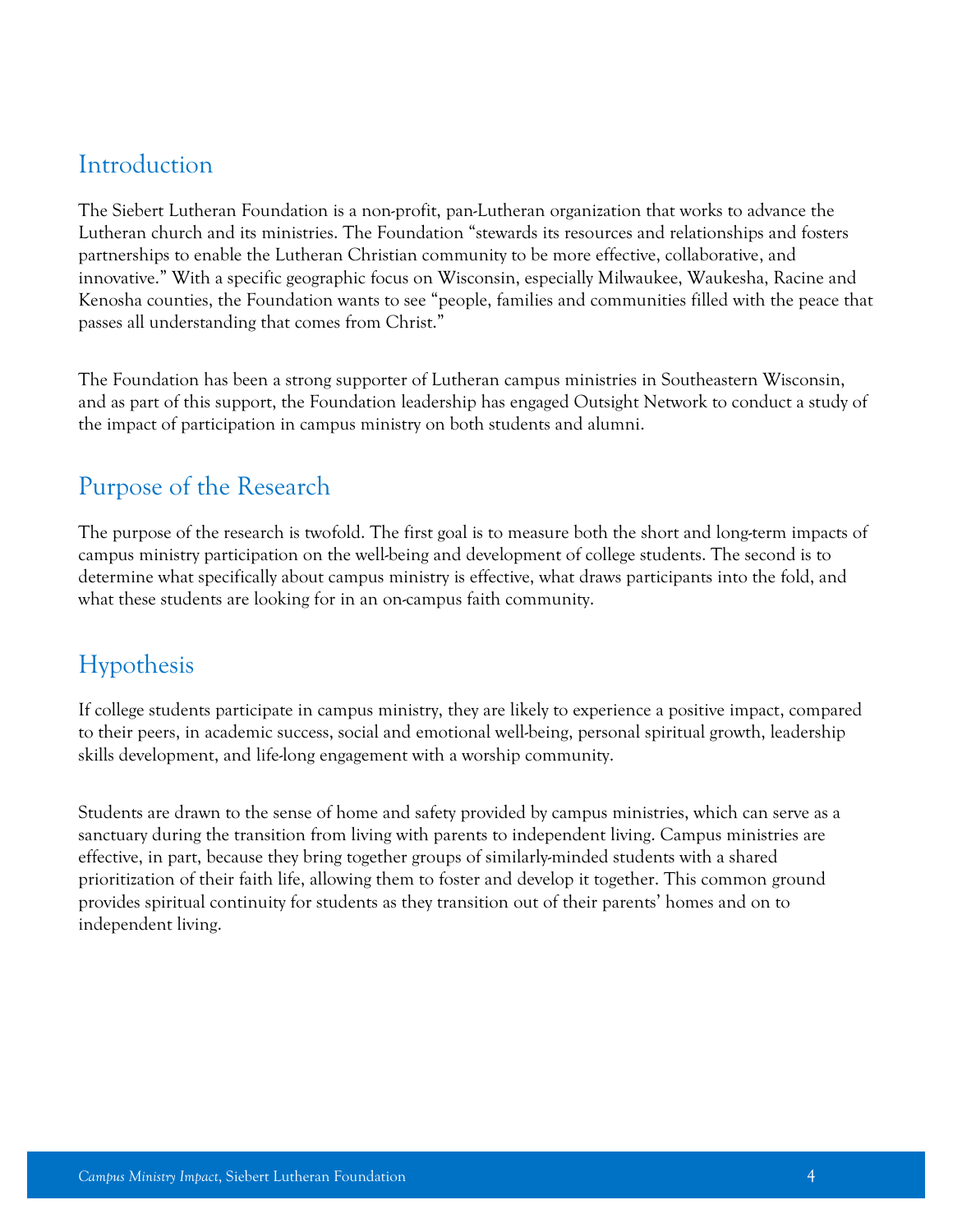### Methodology

The research team began the project by meeting with Siebert Lutheran Foundation leadership and leaders of Lutheran campus ministries in Southeastern Wisconsin. The purpose of the meeting was to identify the research questions and assumptions to be tested in the research. Following this meeting the research team drafted a survey instrument.

We developed three separate versions of the survey: one for current campus ministry participants; one for campus ministry alumni; and one for a purchased panel of "active" Christians. For the purposes of this research we have defined active Christians as individuals who attend a worship service at least two times a month. We reviewed the survey instrument with Siebert leadership and fielded the final, approved versions of the survey.

Each campus ministry was asked to share its lists of current students and alumni with Outsight Network, as well as post a link to the survey on its social media accounts. Some ministries elected to send out the survey invitation themselves. Each campus ministry identified a current student leader to sign the email invitation so that constituents would be encouraged to respond to the survey. In addition, Outsight created a web URL, [www.siebertsurvey.org,](http://www.siebertsurvey.org/) so that campus ministries could more easily direct alumni to the survey. ELCA campus ministry shared the survey URL with participants of the ELCA Synod Assembly held in May 2019. Upon completion of the survey, student and alumni respondents were invited to enter a drawing for one of three Amazon gift cards.

A total of 532 individuals completed the survey. A total of 58 individuals responded to the current student survey, 120 individuals responded to the alumni survey, and 354 responded to the panel survey, that was comprised of active Christians. Because we do not know the total number of individuals who were invited to complete the survey, we do not know the response rate. However, we know that with 532 responses, at a 95% confidence level, the database has a confidence interval of  $\pm$  4.25. This means that if we repeated the study 100 times, 95 times out of 100, the results would vary by less than 4.25 percentage points.

Following completion of survey responses, the Outsight research team cleaned and coded the data and conducted thorough descriptive and multi-variate analysis.

The following report reviews findings from both the survey and the secondary research conducted by Outsight Network.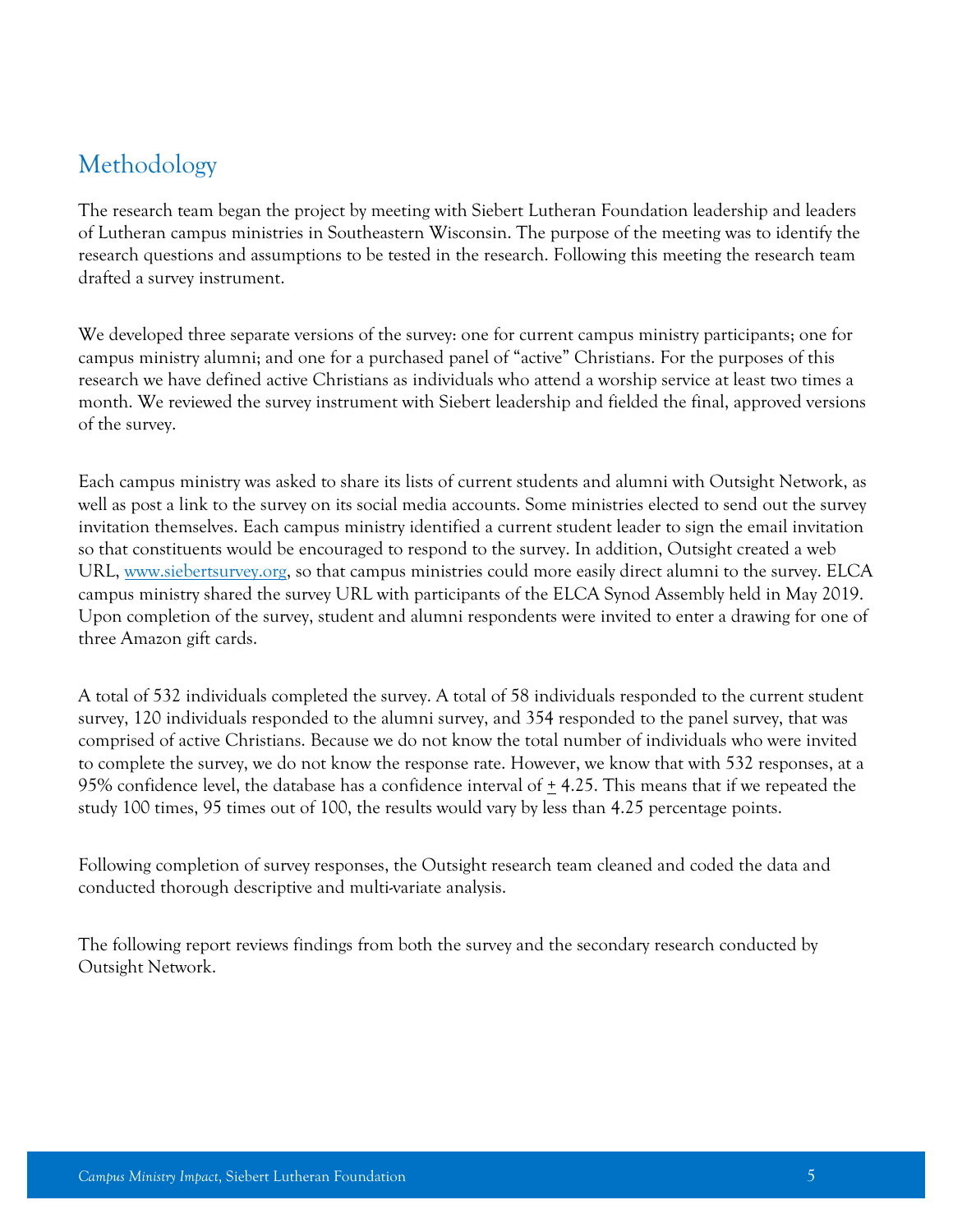# FINDINGS FROM SECONDARY RESEARCH

The Outsight Network research team has conducted a review of existing research and associated literature on the topic of campus ministry participation and its effects on students and alumni. The following is a summary of key findings from the research. A complete analysis of secondary research is included as an addendum to this report.

### Academic Success

- There is no direct link between campus ministry participation and increased grade point averages for current students.
- Students' aspirations to pursue an advanced degree are largely unchanged by campus ministry participation, but more specific measures of spiritual growth reveal a varying impact.
- Growth in "Equanimity" is associated with increased grade point averages.
- Taking service-learning and study abroad courses were found to have a positive impact on students' grade point averages.
- Participation in campus ministry leads to spiritual development, which is shown to improve academic performance.

### Social/Emotional Well-Being

- Participation in social organizations such as campus ministry has positive effects on the mental and emotional health of students.
- Emotional health is a driver for other positive outcomes.
- The difficult existential questions raised through religious discourse can be unsettling for students, creating a negative emotional impact.
- Growth in "Equanimity" positively impacts emotional well-being, while growth in "Religious Struggle" has a negative impact.
- Peer groups like campus ministries provide an important emotional support system for students.

### Leadership Skills Development

- Participating in campus ministry helps students develop empathy and learn to work well with others.
- All types of ecclesial activities, and in particular Bible study, can help develop leadership skills among students.
- Campus ministries provide important leadership opportunities for students to develop skills.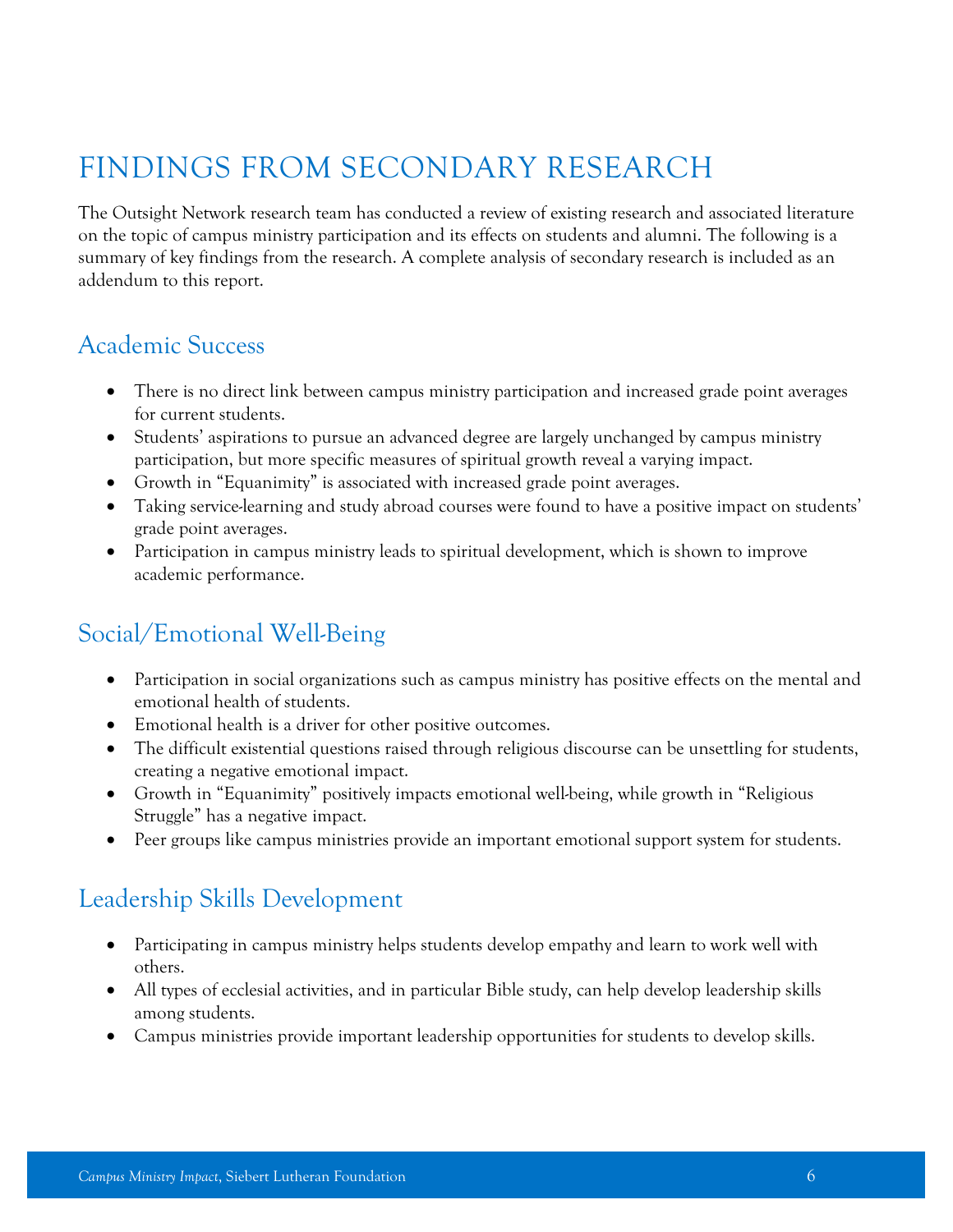### Spiritual Development

- Campus ministries exist to steward the spiritual development of students.
- Participants are more likely to be spiritually focused later in life.
- Participants rate themselves high on spirituality relative to their peers.
- Spiritual development allows students to form more meaningful social relationships and aids the development of leadership skills.

### Engagement with a Worship Community

- Participation in campus ministry is a major predictor of worship community involvement later in life.
- Participants are more likely to attend weekly worship and be involved with their local church.
- Participants are more likely to provide financial support to their church or another religious organizations.
- Campus ministries provide continuity in the spiritual routines of students as they transition out of their parents' homes, which significantly impacts their worship habits later in life.

### Future Leaders of the Church

- Participants are more likely to consider a vocational life in service of the church and are also more likely to encourage others to do so.
- Campus ministries provide a path to entry for young adults to serve in the church.

### Conclusion

Campus ministries are the only institution dedicated to the spiritual development of college students. Students who participate in such social organizations experience positive emotional impacts, and spiritual development has been shown to drive academic success. Campus ministries also provide opportunities for students to develop leadership skills, as well as continuity in their worship practices, that informs their habits later in life. The students who participate in campus ministry will become educated, leading thinkers of the future church, and are likely to serve directly as pastors, etc.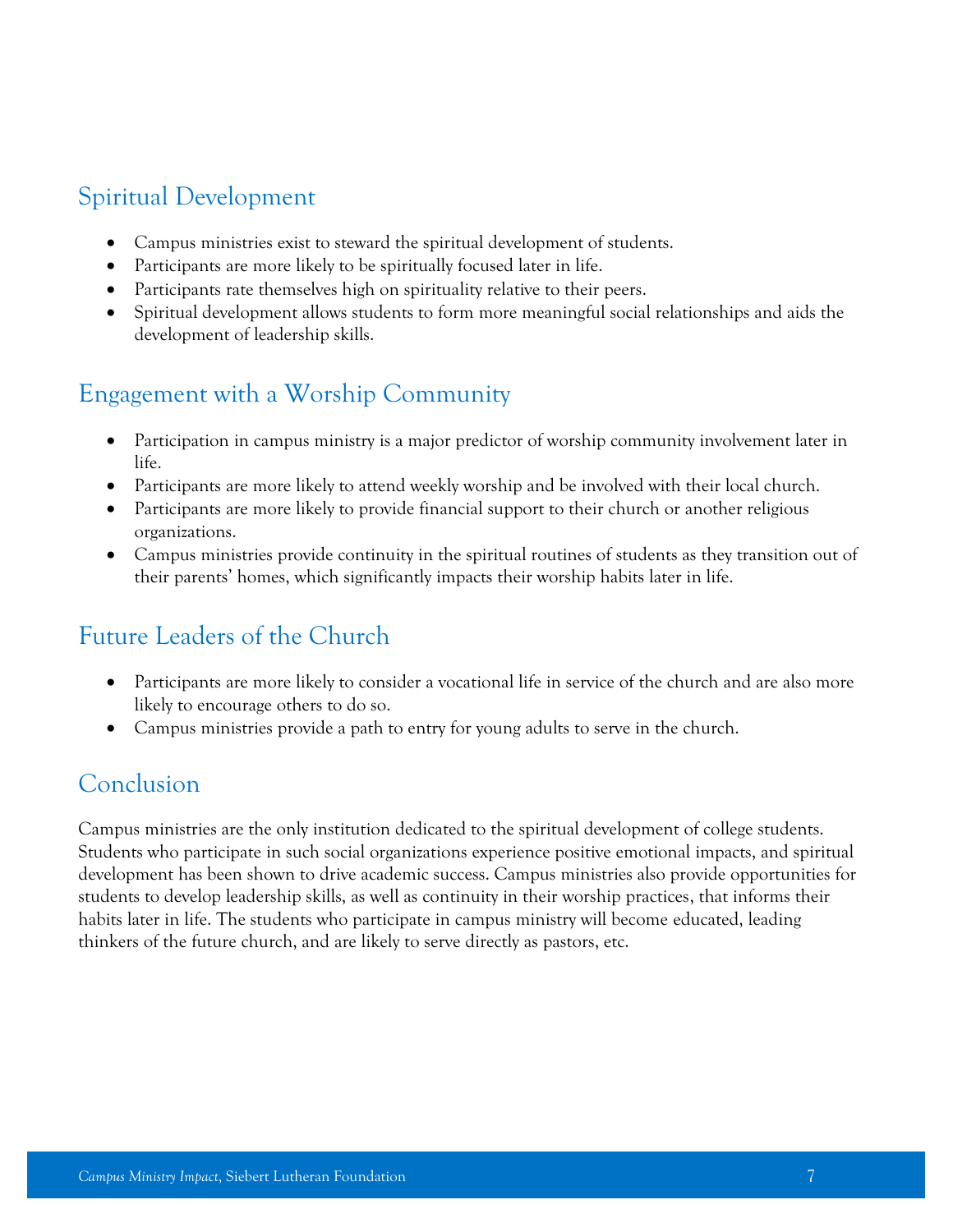# FINDINGS FROM THE SURVEY

### Profile of survey respondents

The following is a profile of demographic and behavioral characteristics of the survey respondents.

#### *Personal Profile*

Survey respondents are spread across the United States, however nearly one-third (31.2%) live in the Great Lakes region (Table 1). This is not surprising as the survey methodology specifically targeted current students and alumni of Lutheran campus ministries in Southeastern Wisconsin. The table below shows the geographic distribution of respondents based on the 9 regions defined by the first digit of one's zip code.

| Region                 | <b>States</b>                    | $\%$    |
|------------------------|----------------------------------|---------|
| New England (0XXXX)    | ME, NH, MA, CT, RI, NJ, VT       | $4.0\%$ |
| Northeast (1XXXX)      | NY, PA, DE                       | 8.9%    |
| Mid-Atlantic (2XXXX)   | MD, VA, WV, NC, SC, DC           | 7.8%    |
| Southeast (3XXXX)      | AL, FL, GA, MS, TN               | 14.7%   |
| Midwest (4XXXX)        | KY, IN, MI, OH                   | 7.6%    |
| Great Lakes (5XXXX)    | MT, ND, SD, MN, IA, WI           | 31.2%   |
| Central Plains (6XXXX) | IL, MO, KS, NE                   | 6.7%    |
| South Central (7XXXX)  | TX, OK, LA, AR                   | $6.0\%$ |
| Rocky Mountain (8XXXX) | AZ, CO, ID, NM, NV, UT, WY       | $4.5\%$ |
| Pacific Coast (9XXXX)  | CA, OR, WA, HI, AK               | 8.2%    |
| International          | <b>Outside the United States</b> | 0.4%    |
| Total                  |                                  | 100%    |

Table 1: Geographic dispersal of respondents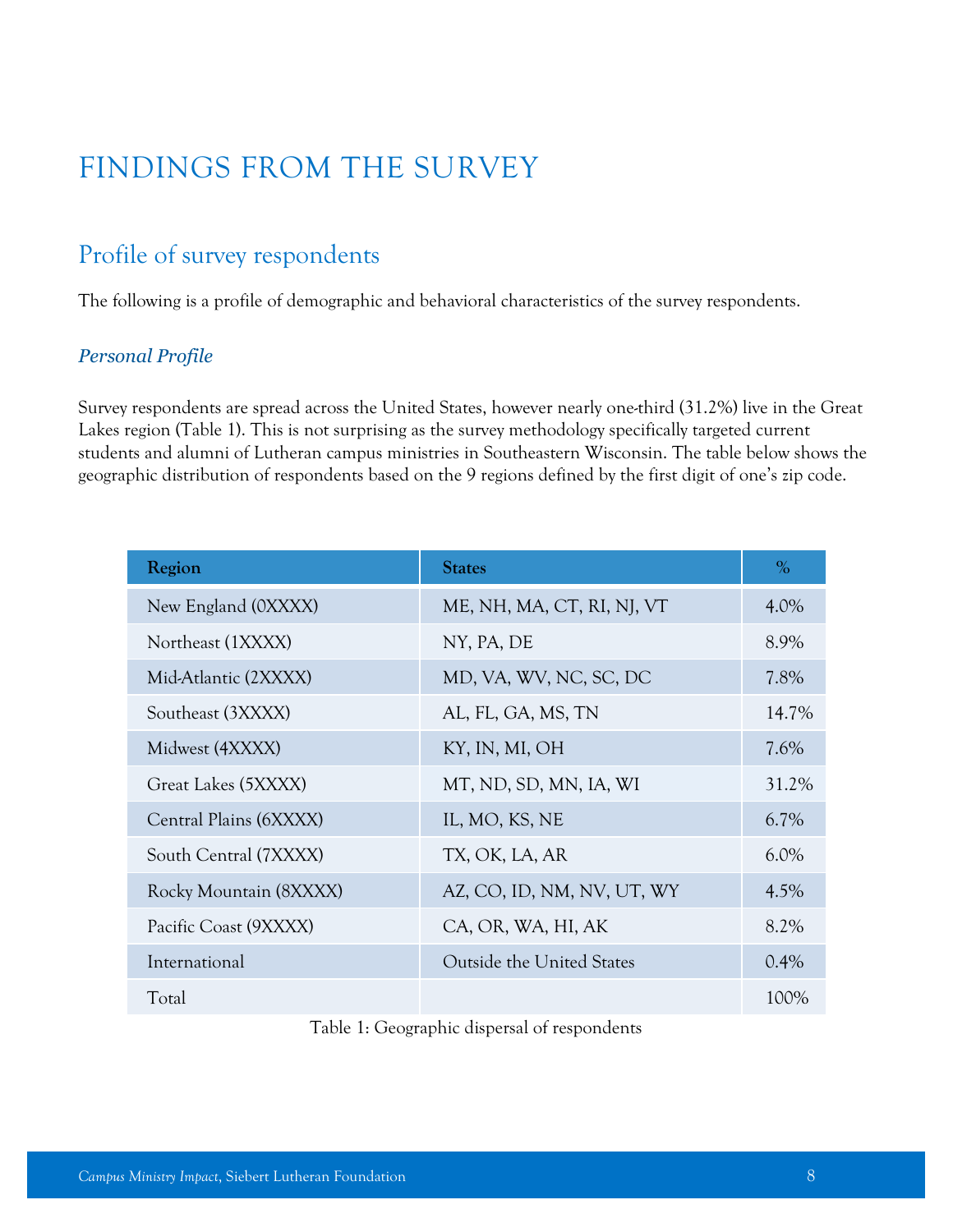More women responded to the survey than men, which is expected for this type of survey research (Figure 1). We typically see a gender split of 60% women and 40% men for most surveys.



Figure 1: Gender

A large majority of survey respondents report their race as White (87%), while no other ethnicity reports at more than 6% (Figure 2).



Figure 2: Ethnicity

We asked panelists and campus ministry alumni to report their annual household income. The figure below shows their responses. Here we see that the largest percentage of respondents report household income between \$50,000 and \$75,000 per year.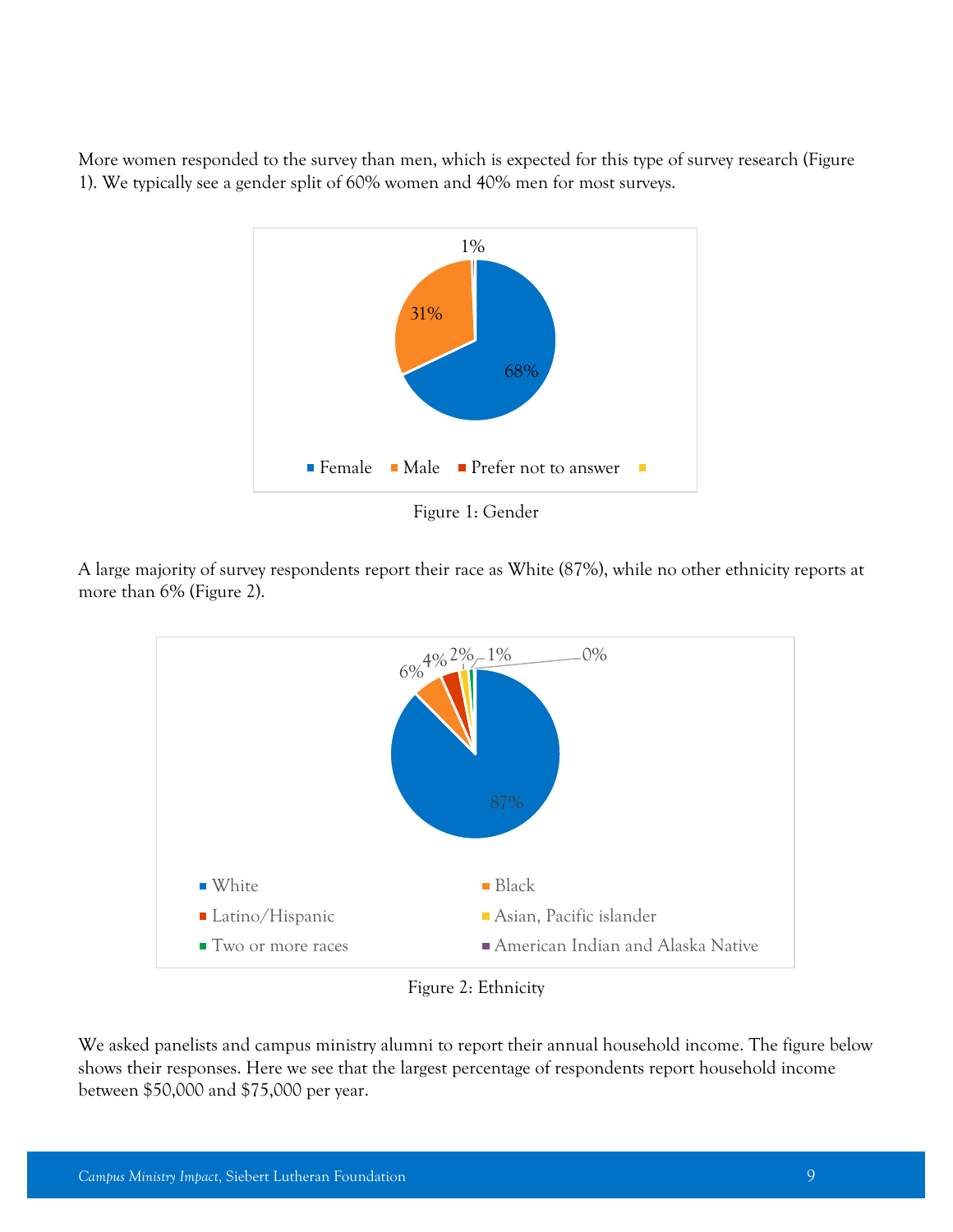

Figure 3: Annual household income before taxes \*Only asked of Panelists and campus ministry alumni respondents

In comparison, the annual household income for all US households is shown below. With the exception of households with annual income less than \$25,000, respondents to this survey largely reflect average household income levels in every category.



Figure 4: Annual Household Income for US Population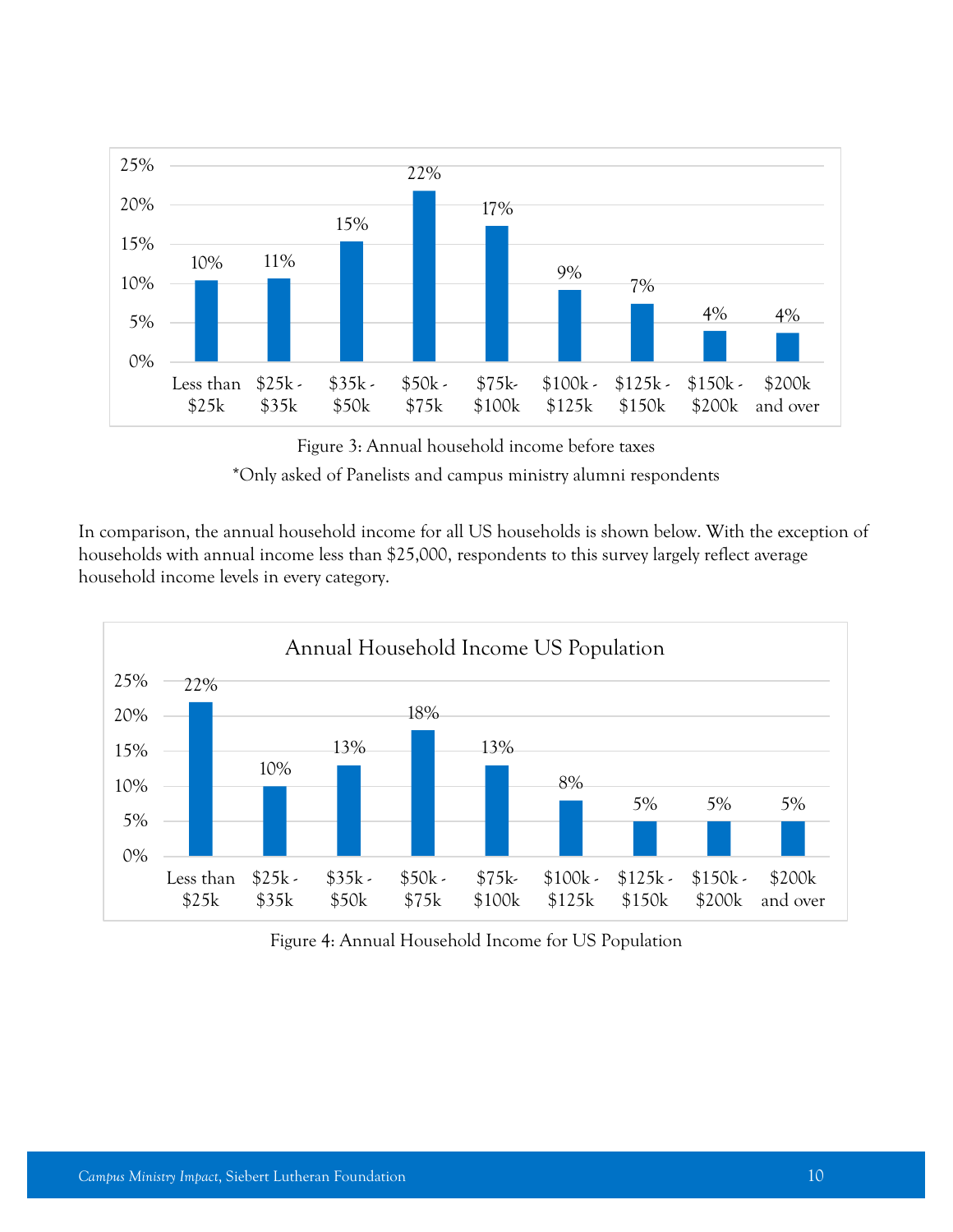#### *Educational Profile*

As we might expect, survey respondents are highly educated. This reflects the survey sampling methodology in that we selected current college students, college alumni, and screened out any panel members who had not attended college. The 20% of respondents who say they have a high school degree represent those who received a survey invitation but had not attended college. These respondents only answered the demographic questions in the survey and are not represented in the rest of the survey data.





\*Only asked of Panelists and campus ministry alumni respondents

The largest percentage of survey respondents graduated between 2010 and 2019. Again, this reflects the campus ministry student participants and recent alumni. There is a large group of respondents who graduated in the 1960's, which is largely reflective of the initial wave of Baby Boomers, followed by the second half of Baby Boomers who graduated in the 1970's. The smaller percentages of respondents in the 1980's through the 2000's also reflect the relative size of the general population in that generational cohort.



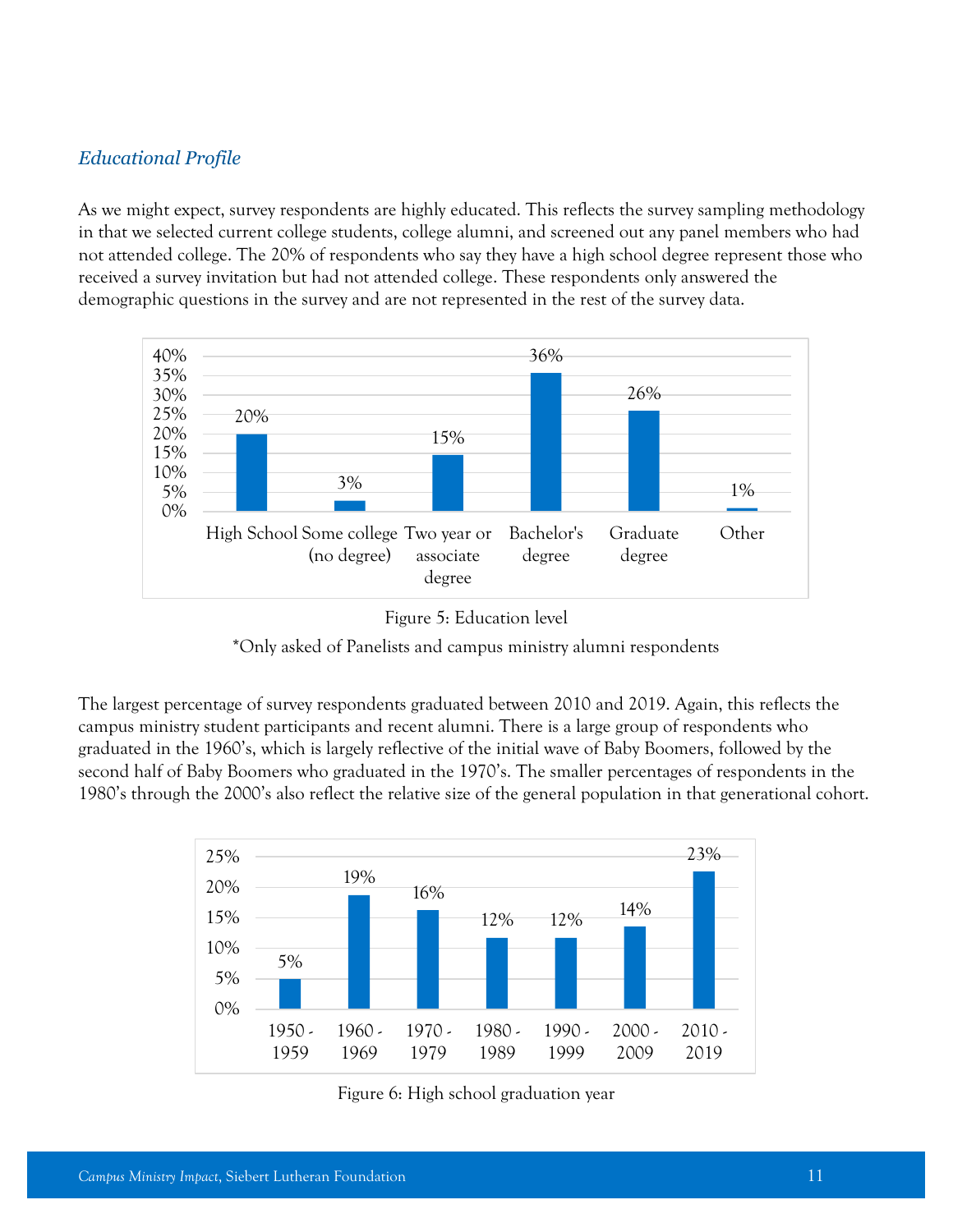In order to look at these data from another perspective, we inferred approximate age ranges from high school graduation years. The following figure shows this breakout. Here we can also see the impact of the relative size of age cohorts in the United States, with the Baby Boomers and Millennials representing larger populations than Generation X in the middle.



Figure 7: Inferred age

Current student survey respondents attend eight universities across Southeastern Wisconsin. The universities are a mix of public, Lutheran, and Catholic schools. Two-thirds of all student respondents (66%) attend a public university, and a small minority (2%) attend a Catholic university (Table 2).

| College / University Name                          | College / University Name           |
|----------------------------------------------------|-------------------------------------|
| 1. UW Madison (29%)                                | 5. Concordia University Mequon (3%) |
| 2. Concordia University Wisconsin (26%)            | 6. Wisconsin Lutheran College (3%)  |
| 3. Milwaukee School of Engineering<br>(MSOE) (19%) | 7. Marquette University (2%)        |
| 4. UW Milwaukee (16%)                              | 8. UW Platteville (2%)              |

Table 2: College or university attended

We also asked panel and alumni respondents what year they graduated from college. For current students, we asked what year they expect to graduate from college. These data are shown in the figure below.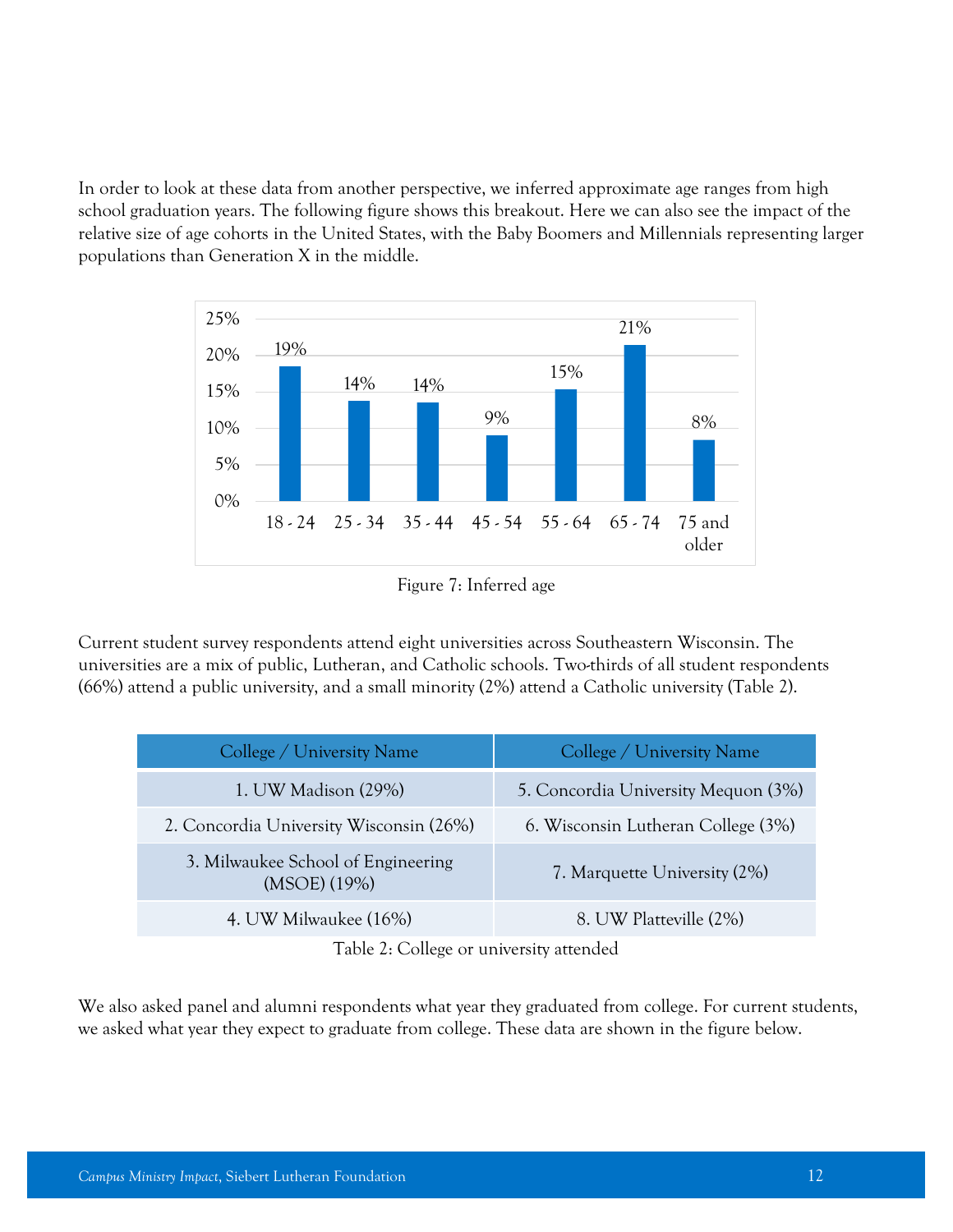

Figure 8: Actual or expected college graduation year

### Worship Practices with Home Congregation

Almost three-quarters of respondents report they attended church at least once per week. Fewer than onefifth say they attend twice per month, and a small number (5%) say they attend less than once per month (Figure 9). This is significantly higher than the national average weekly church attendance of 39% based on a study by the Pew Research Center in 2013.



Figure 9: Frequency of church attendance

As part of our analysis of the data, we used Analysis of Variance to test if there are statistical differences between groups within the database. This type of testing compares the mean scores of two or more groups for a specific question and indicates if there is a statistical difference between those mean scores, greater than would be expected by chance.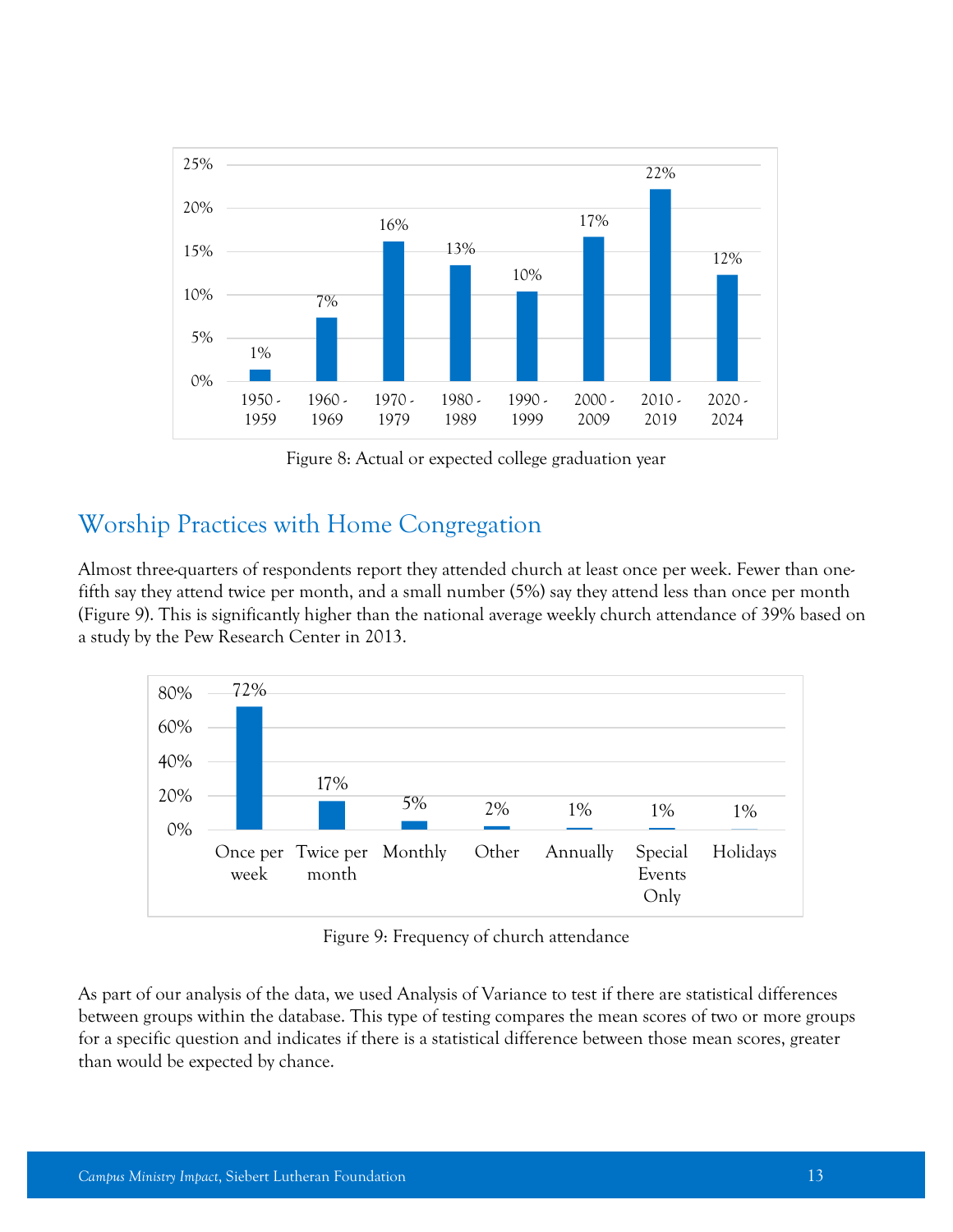When we compare the three groups in the data – 1) current campus ministry students, 2) campus ministry alumni, and 3) active Christians – we see that active Christians are significantly less likely to attend church once per week than either campus ministry students or campus ministry alumni.

When asked which ways they have participated in their church in the past 12 months, more than threequarters of respondents (78%) report having "attended a Sunday morning worship service." More than twofifths (44%) report having "served in another volunteer role in the church," almost one-third (29%) report having "volunteered for a service project in the community," and more than one-fifth (21%) report having "taught a Sunday School or Bible Study class" (Figure 10).



Figure 10: Home church participation

Those respondents who say they are currently participating in a campus ministry, or those who say they participated in a campus ministry while in college, are significantly more likely to have engaged in a larger number of church activities in the past 12 months, than non-campus ministry participants.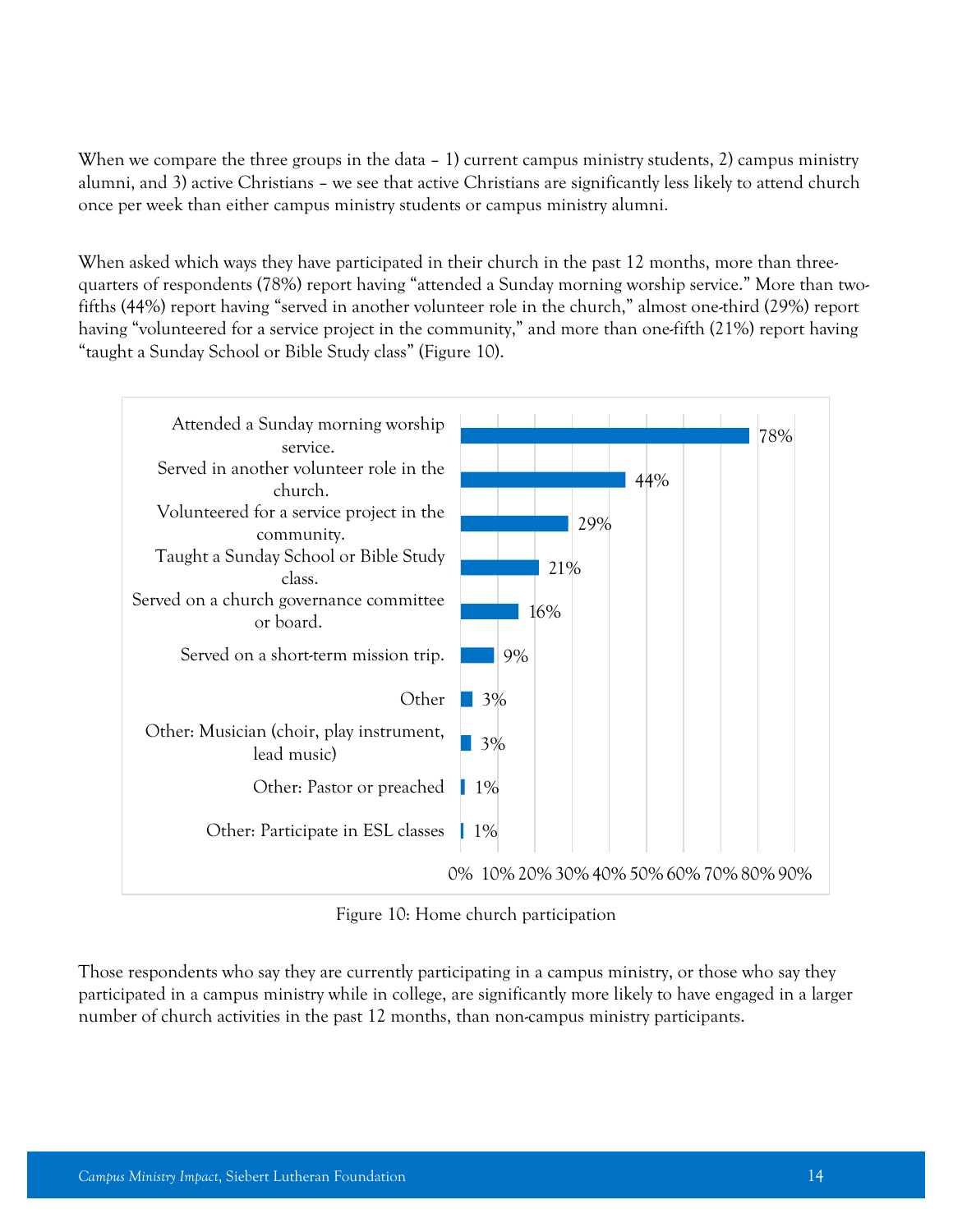When asked which ecclesial activities they participated in prior to attending college, half or more of respondents said they had participated in either Confirmation (53%) or a Youth Group (50%). More than one-third (36%) report having participated in a Church Camp (Figure 11).



Figure 11: Ecclesial activity participation

Both campus ministry students and campus ministry alumni are significantly more likely to have participated in all of these activities than are the active Christians in the database.

In addition, campus ministry participants, both current and past, are significantly more likely to have participated in each of these activities before attending college.

### Spiritual Beliefs

Overall, respondents are affiliated with a large variety of church denominations. Lutheran denominations account for more than two-fifths (44%) of all respondents, compared to just under one-fifth who report as Catholic. This is reflective of the survey sample, a large portion of which was recruited through Lutheran campus ministries.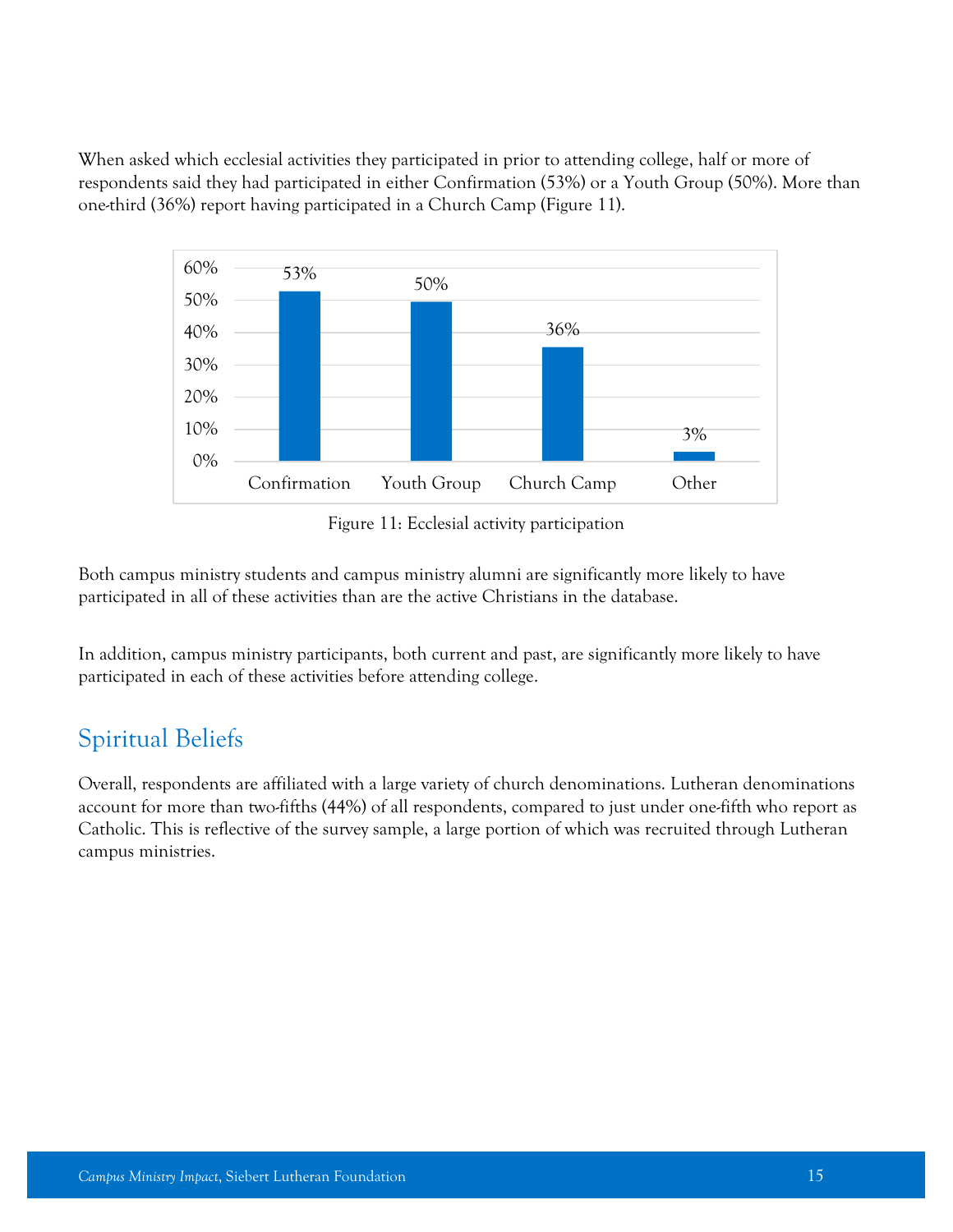

Figure 12: Denomination

Of all of the denominations represented in the database, those respondents who identify as WELS are significantly more likely to be either current or past participants in a campus ministry.

When asked to describe their own spiritual beliefs, almost three-quarters of respondents (74%) said that they "believe Jesus is my Savior." The second-largest majority, almost one-tenth of all respondents (9%), say they "believe there is a higher power" (Figure 13). This scale of belief systems is based on the Engel Scale. The Engel scale was developed by James F. Engel in 1975, as a way of representing the journey from no knowledge of God through spiritual maturity as a [Christian](https://en.wikipedia.org/wiki/Christians) believer. The model is used by some Christians to emphasize the *process* of conversion and the various decision-making steps that a person goes through in becoming a Christian.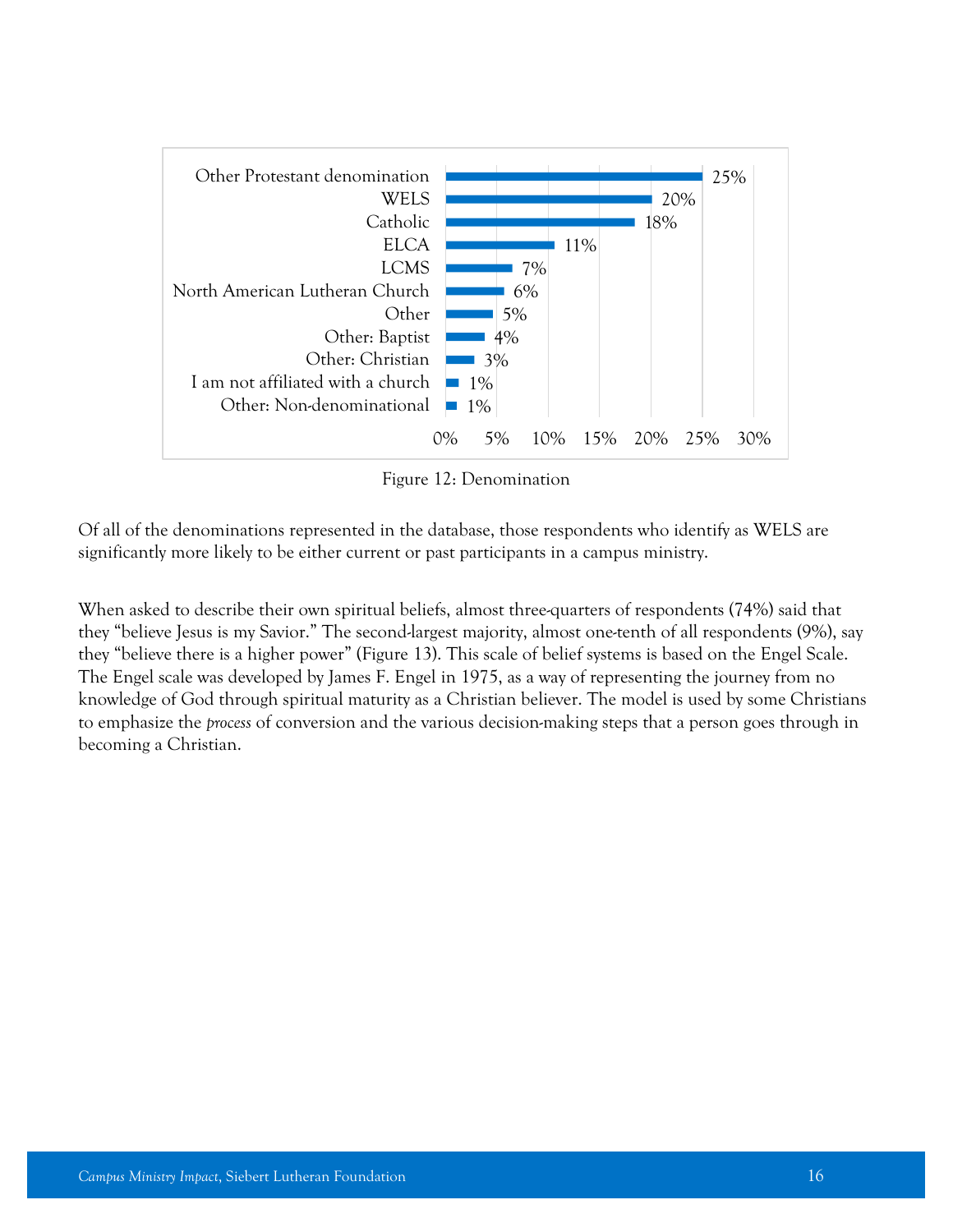

Figure 13: Personal beliefs

Using Analysis of Variance testing, we see that current campus ministry students and campus ministry alumni are significantly more likely than active Christians to say they "believe Jesus is my Savior."

More than three-fifths of student respondents (63%) say they are very likely to cultivate a relationship with God through other activities outside of attending church.



Figure 14: Likelihood of cultivating a relationship with God \*Only asked of current campus ministry participants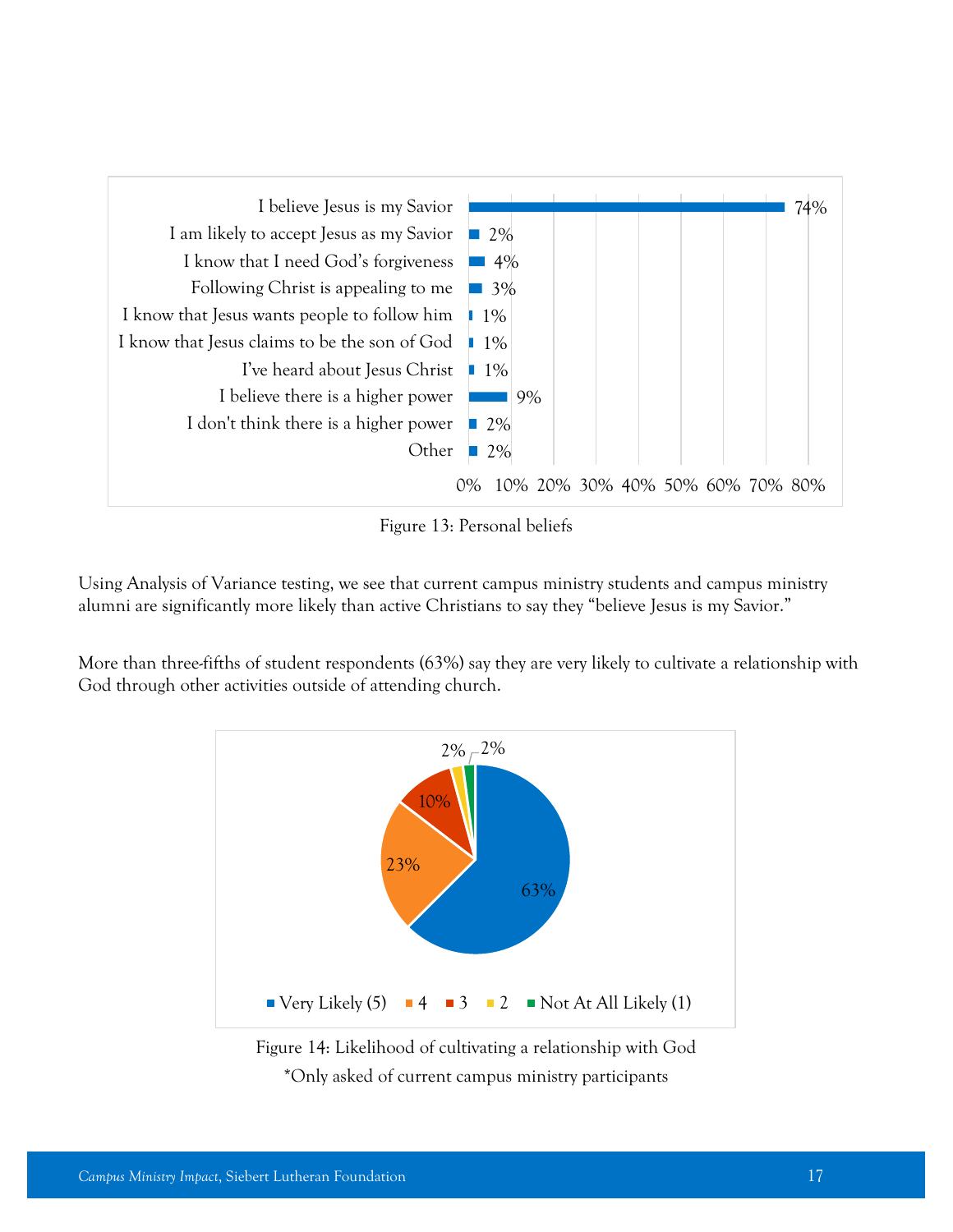We asked campus ministry students about their likelihood of attending church after college. Almost all respondents (96%) report being very likely to attend church after college (Figure 15).



Figure 15: Likelihood of attending church after college

We then asked campus ministry participants about their expectations of how long it would be after graduation before they joined a church. Almost two-thirds of respondents (65%) report that they expect to join a church "less than one year" after graduating from college. Fewer than one-tenth of all alumni respondents (8%) say they "did not join or attend another church" (Figure 16).



Figure 16: Expected time between graduating from college and joining a church \*Only asked of campus ministry participants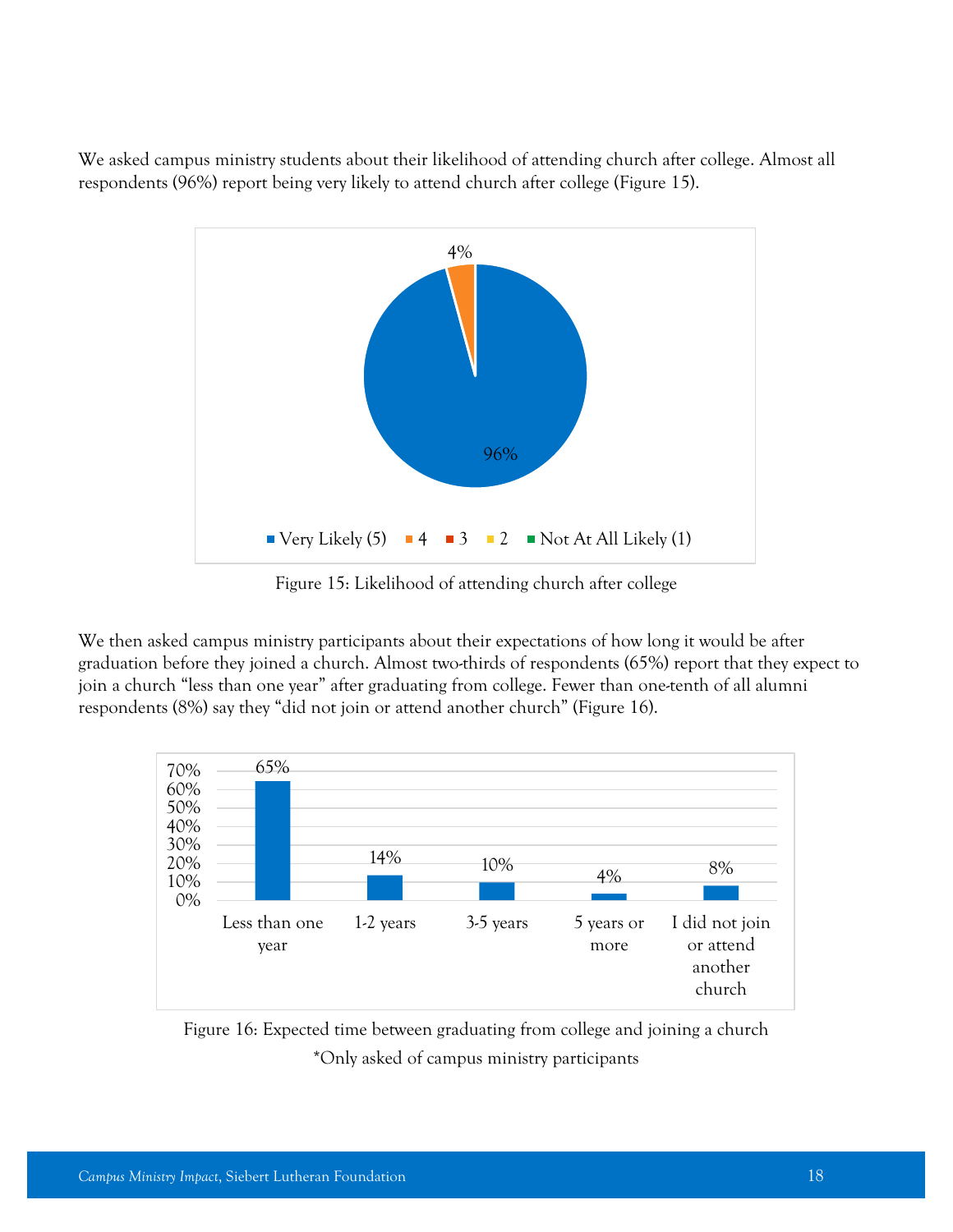In comparison, we asked campus ministry alumni and active Christians how long after college graduation they joined a church. The following table shows these results. As we can see from the data, campus ministry alumni are significantly more likely to have joined a church less than a year after graduation. However, they are also significantly more likely to have not joined a church at all.

| Length of Time to Join a<br>Church | <b>Active Christians</b> | Campus Ministry Alumni |
|------------------------------------|--------------------------|------------------------|
| Less than 1 year                   | 55%                      | 78%                    |
| $1 - 2$ years                      | 19%                      | 6%                     |
| $3 - 5$ years                      | 14%                      | 5%                     |
| More than 5 years                  | 6%                       | $0\%$                  |
| Did not join a church              | 5%                       | 12%                    |

### Campus Ministry Involvement

Just over half of all respondents\* (51%) report having participated in a campus ministry program while attending college (Figure 17).



Figure 17: Campus ministry participation \*Only asked of Panelists and campus ministry alumni respondents

It is interesting to note that 42% of the active Christian group of respondents say they participated in a campus ministry while in college.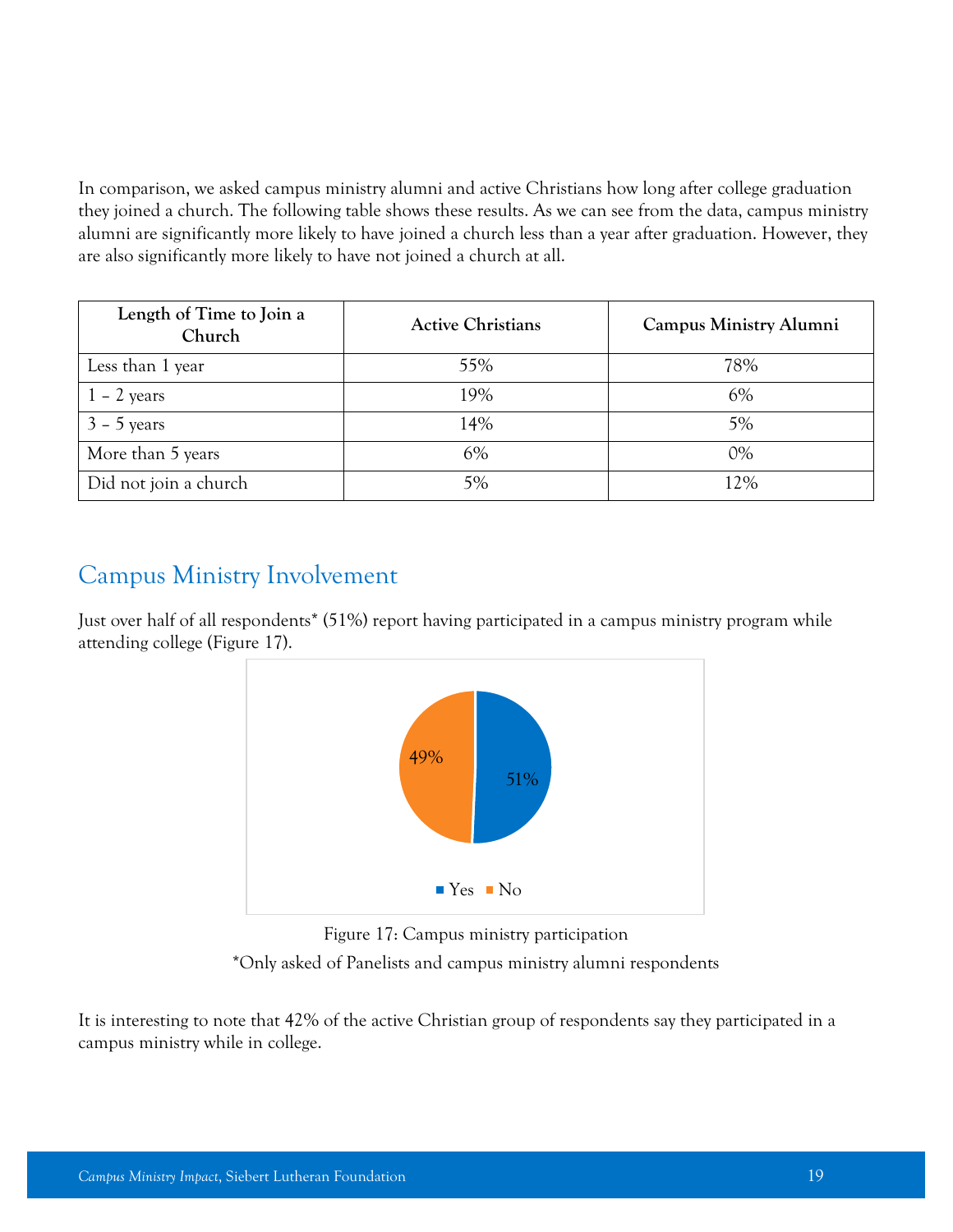When asked how their home church encouraged their campus ministry participation, fewer than one-sixth (16%) say their "pastor encouraged me to participate in campus ministry" while almost the same number of respondents (15%) say their "home church did not encourage me to participate in campus ministry" (Figure 18).



Figure 18: Home church encouragement

Current students are significantly more likely to say that their pastor encouraged them to participate in campus ministry.

Those who participated in campus ministry, both currently and in the past, also are, and were, more connected to their home church, as they are significantly more likely than other respondents to say:

- Their home church supported them with care packages;
- Their pastor regularly checked in on them while on campus; and
- Their home church visited their campus ministry.

While we can't claim that these events cause campus ministry participation, we do see a strong relationship between the two.

When asked how they first heard about their campus ministry, one-third of respondents (33%) say they were referred by friend(s). Almost one-fifth (19%) say they heard through ministry outreach, and fewer than one-sixth (16%) say they heard through their home pastor (Figure 19).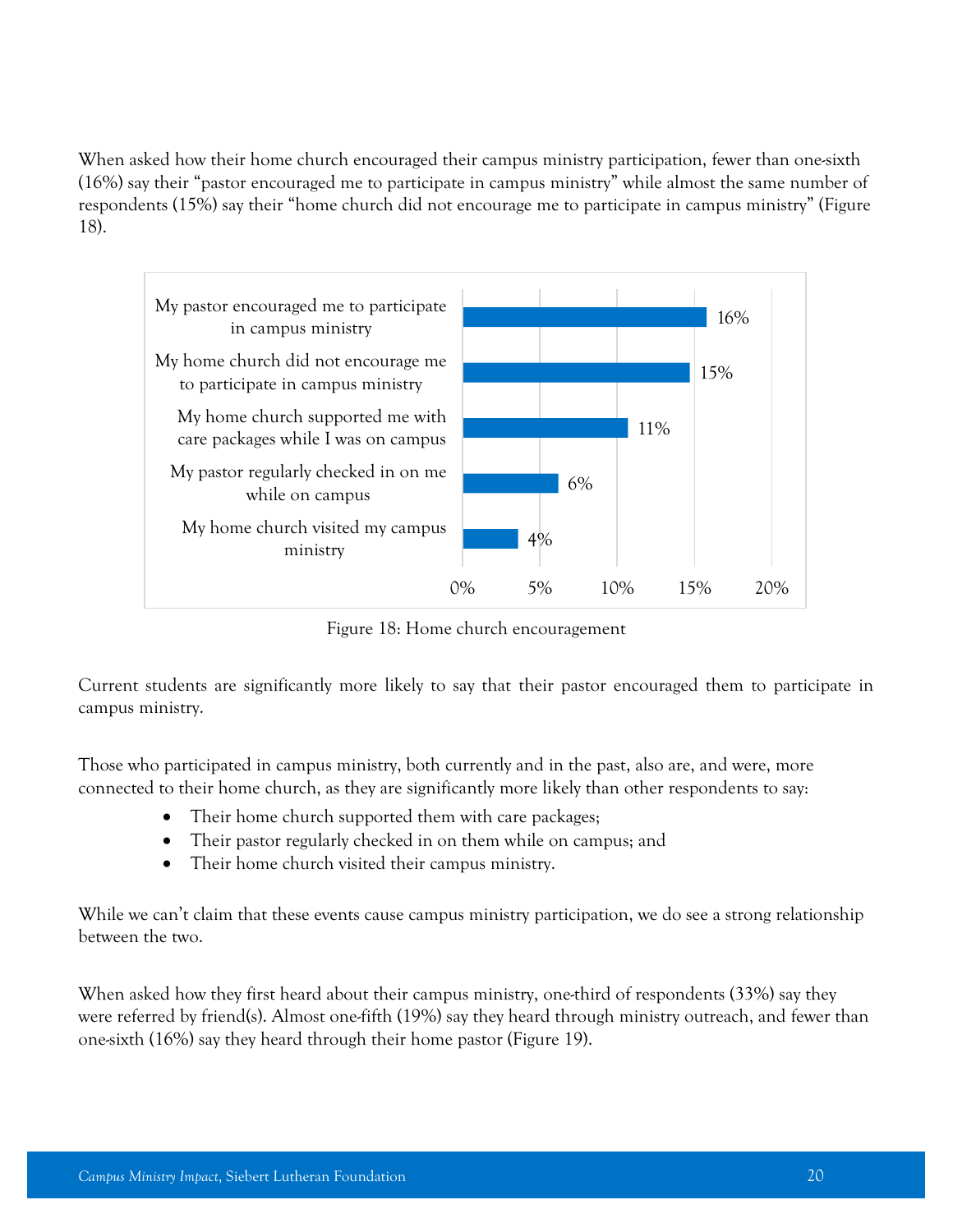

Figure 19: Learning about campus ministry

Current campus ministry students are significantly more likely to say they first heard about campus ministry from friends.

Respondents were also asked how often they take part in each of their college's campus ministry activities. More than three-quarters (77%) say they attend worship services frequently. Fewer than half of respondents say they frequently attend social events (48%) and small group Bible study (47%) (Figure 20).



Figure 20: Frequency of campus ministry participation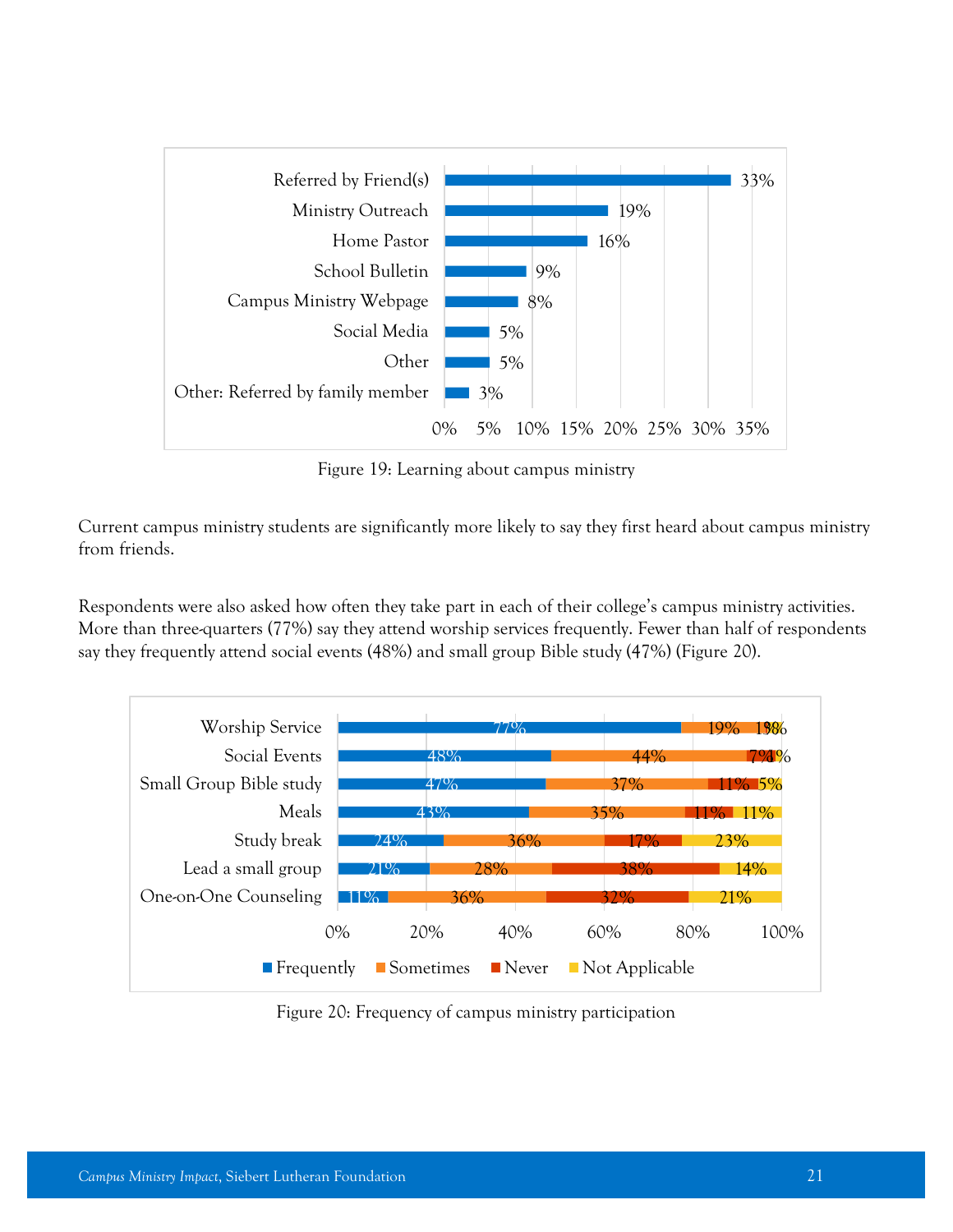We asked respondents to read a list of statements about campus ministry experience and rate each statement on a scale of 1 to 5, with 5 being Describes Completely and 1 being Does Not Describe At All. In the following figure we see that, on average, respondents say that "guidance and teaching about the word of God" and "a place to go for regular worship" describe their campus ministry completely.

As we can see from the following figure, on average, respondents say that all statements describe their campus ministry experience. However, on average, respondents are least likely to say that their campus ministry offered opportunities for advancement through leadership experiences.



Figure 21: Campus ministry experience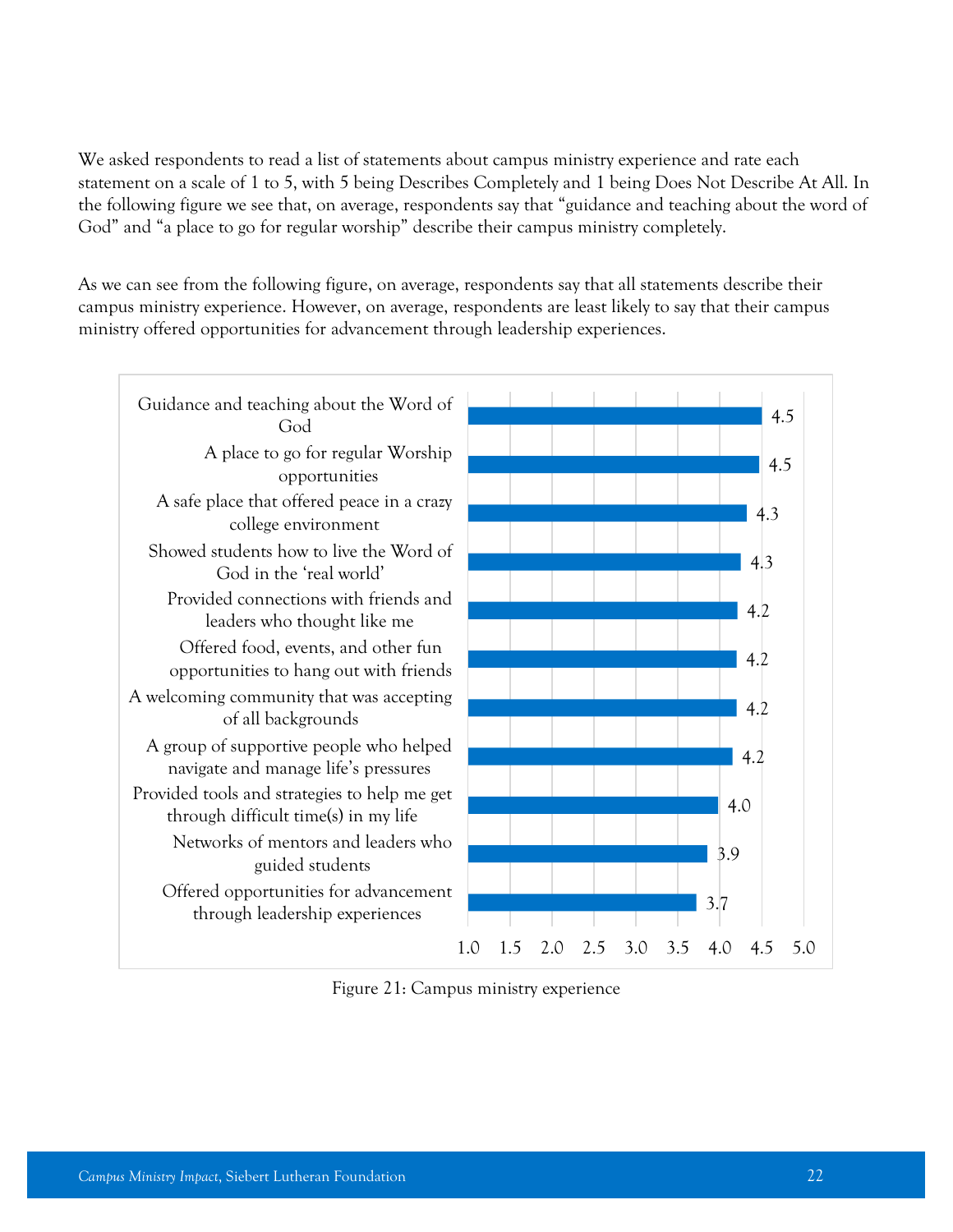We then asked respondents to rate the impact that campus ministry participation had on various areas of their lives on a scale of 1 to 5, with 5 being Deeply Impacted and 1 being No Impact At All. On average, the largest percentage of respondents say that their campus ministry had the deepest impact because it "kept me on a spiritual path" and "instilled the importance of participating in a worship community" (Figure 22).

In the figure below we see that there is a significant difference between the statements chosen most frequently as having impact and those chosen least frequently. While the majority of respondents say that campus ministry had a deep impact on faith and worship, as well as relationship-building, far fewer respondents say that campus ministry had an impact on school and career.



Figure 22: Campus ministry impact

We then gave respondents a list of ways that campus ministry leaders could do an even better job of serving students and meeting needs while they are on campus. We asked respondents to rate each item on a scale of 1 to 5, with 5 being Very Important and 1 being Not At All Important. As we can see in the following figure, on average, the largest percentage of respondents chose "Opportunities for spiritual development," "Bible studies," and "Volunteer opportunities" (Figure 23).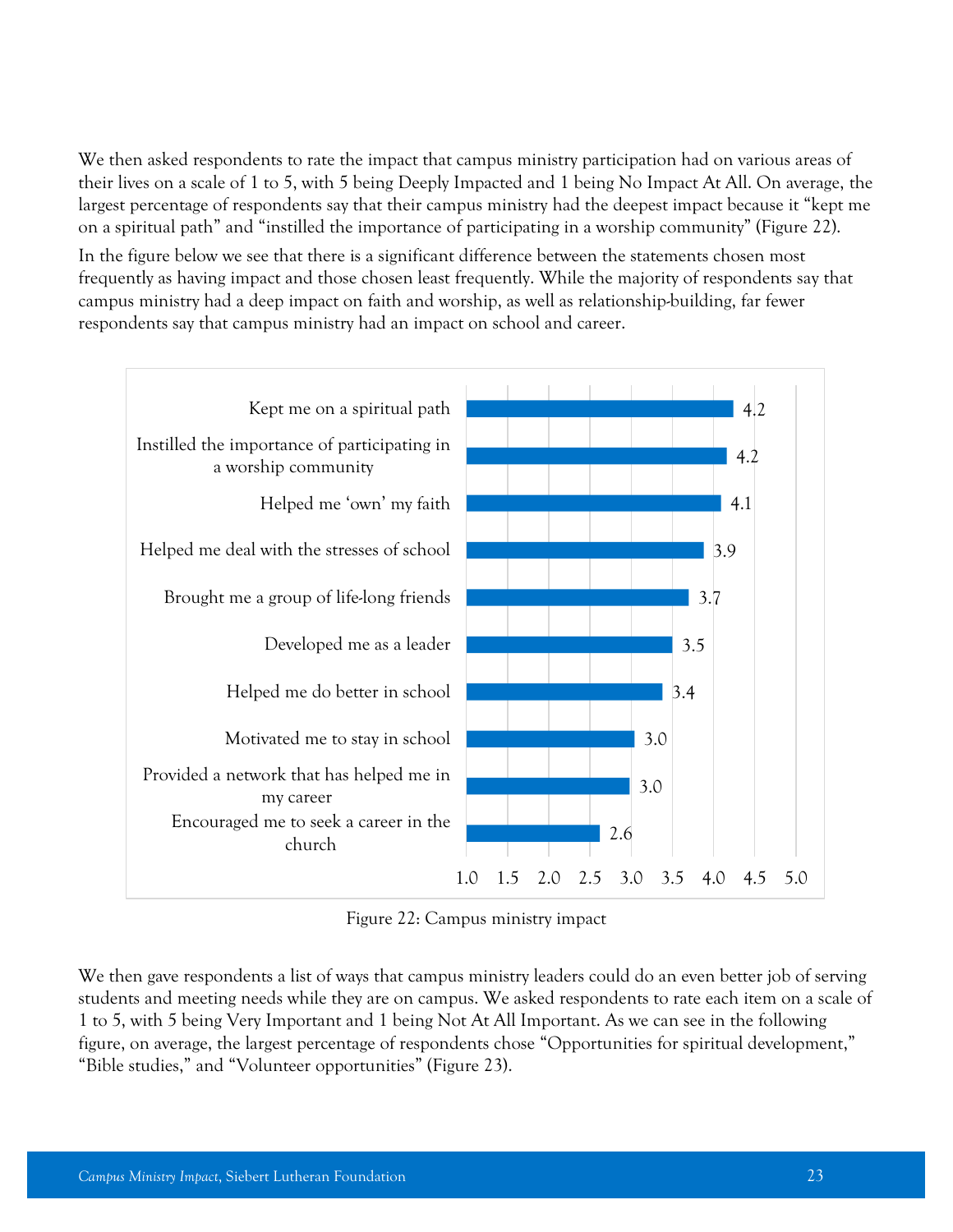While the average response for all items tested is positive, we do see that there is a significant difference between the top-rated items and the lowest-rated items. Respondents tend to rate spiritual development opportunities more highly, and career-related opportunities lower.



Figure 23: Importance of campus ministry activities

In order to provide a tangible measure of participant loyalty, we use the Net Promoter Score (NPS) tool. We asked respondents how likely they would be to refer campus ministry participation to a friend or family member on a scale of 1-10. We calculate the Net Promoter Score by considering those who respond with a 9 or 10 to be "promoters," those who respond with a 7 or 8 as "neutral," and those who respond with a 6 or lower to be "detractors." An organization's net promoter score is equal to the percentage of promoters minus the percentage of detractors. Among the campus ministry survey respondents, 74.6% are promoters and 7.1% are detractors, resulting in an NPS of 67.5 (Table 3).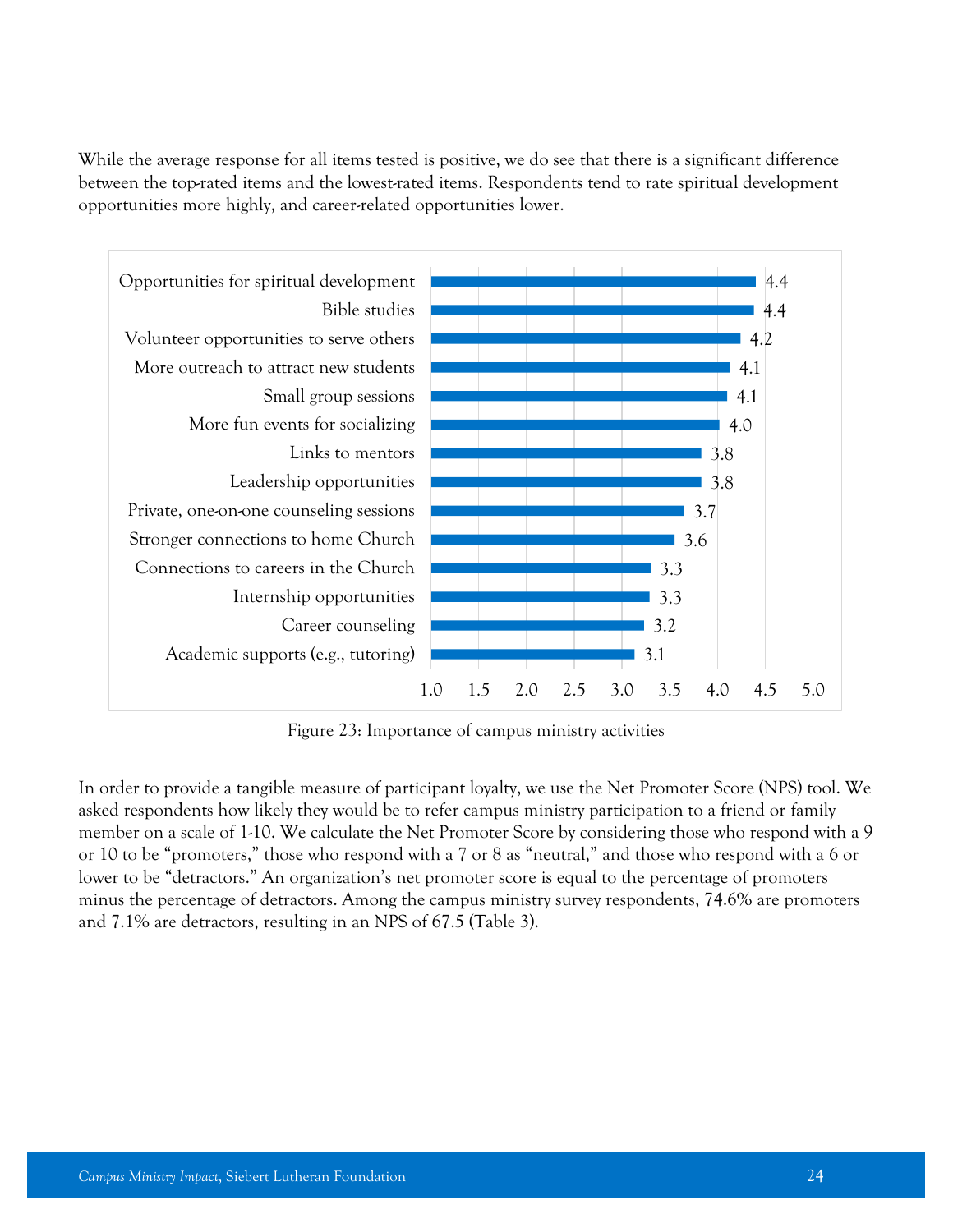| <b>Net Promoter</b><br>Score | % of Respondents | <b>NPS Calculation</b> |
|------------------------------|------------------|------------------------|
| 10                           | 64.1%            |                        |
| 9                            | 10.5%            | 74.6% Promoters        |
| 8                            | 13.4%            |                        |
| $\overline{\mathcal{L}}$     | 4.8%             |                        |
| 6                            | 3.8%             | 7.1%<br>Detractors     |
| 5                            | 1.4%             |                        |
| $\overline{4}$               | 1.9%             |                        |
| $\overline{3}$               | $0.0\%$          |                        |
| $\overline{2}$               | $0.0\%$          |                        |
| $\mathbf{1}$                 | $0.0\%$          |                        |
| 67.5 Net Promoter Score      |                  |                        |

Table 3: Net Promoter Score

| <b>Reason for Net Promoter Score</b>                                                          | % of Respondents |  |
|-----------------------------------------------------------------------------------------------|------------------|--|
| Personally had good experiences in campus ministry                                            | 23%              |  |
| Connection with like-minded individuals                                                       | 20%              |  |
| Kept me on an active spiritual path                                                           | 18%              |  |
| Greater accountability to school – motivated me to do<br>better or be more involved in campus | 9%               |  |
| Helped me deal with the stresses of school                                                    | 8%               |  |
| Brought me a group of life-long friends                                                       | 7%               |  |
| Campus ministry is part of the faith identity                                                 | 7%               |  |
| Provided a network that has helped me in my career                                            | 2%               |  |
| Developed me as a leader                                                                      | 2%               |  |
| Would not recommend / had a negative experience                                               | 2%               |  |
|                                                                                               |                  |  |

Table 4: Reason for Net Promoter Score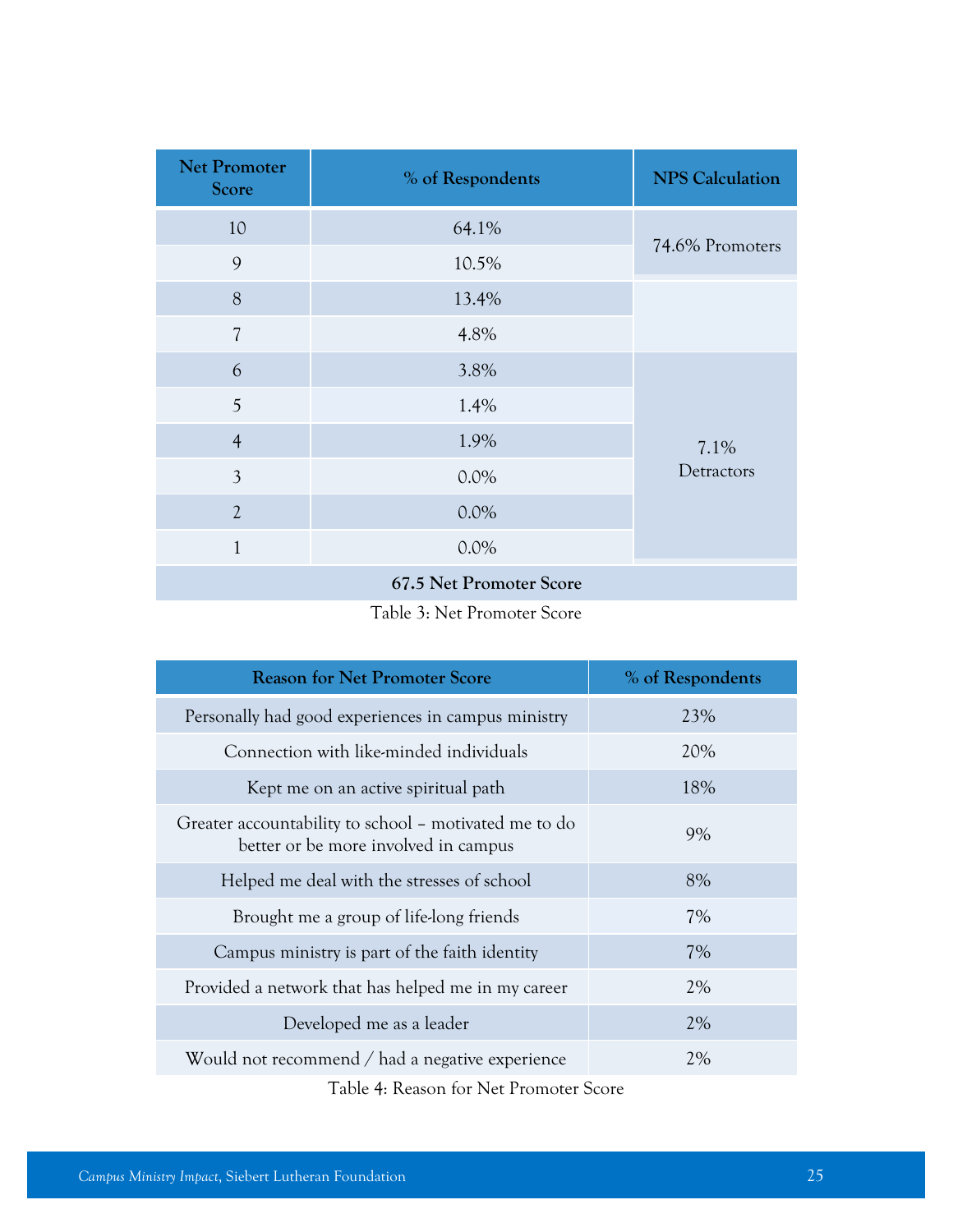### Predicting Net Promoter Score

In order to better understand what combination of behaviors and opinions best predict whether a respondent is willing to refer campus ministry participation to a friend or family member, we use stepwise regression to identify which variables, in combination, predict the greatest change in Net Promoter Score.

The following figure shows the results of this testing. The figure tells us that:

- The more frequently the respondent attends church services; and
- The more frequently they attend or attended campus ministry worship services; and
- The more they agree that campus ministry brought them a group of life-long friends; and
- The more they say their campus ministry provided guidance and teaching about the Word of God...

## *The greater their likelihood of referring friends or family to campus ministry.*

Combined, these four variables account for about 37% of the variation we see in Net Promoter Score.

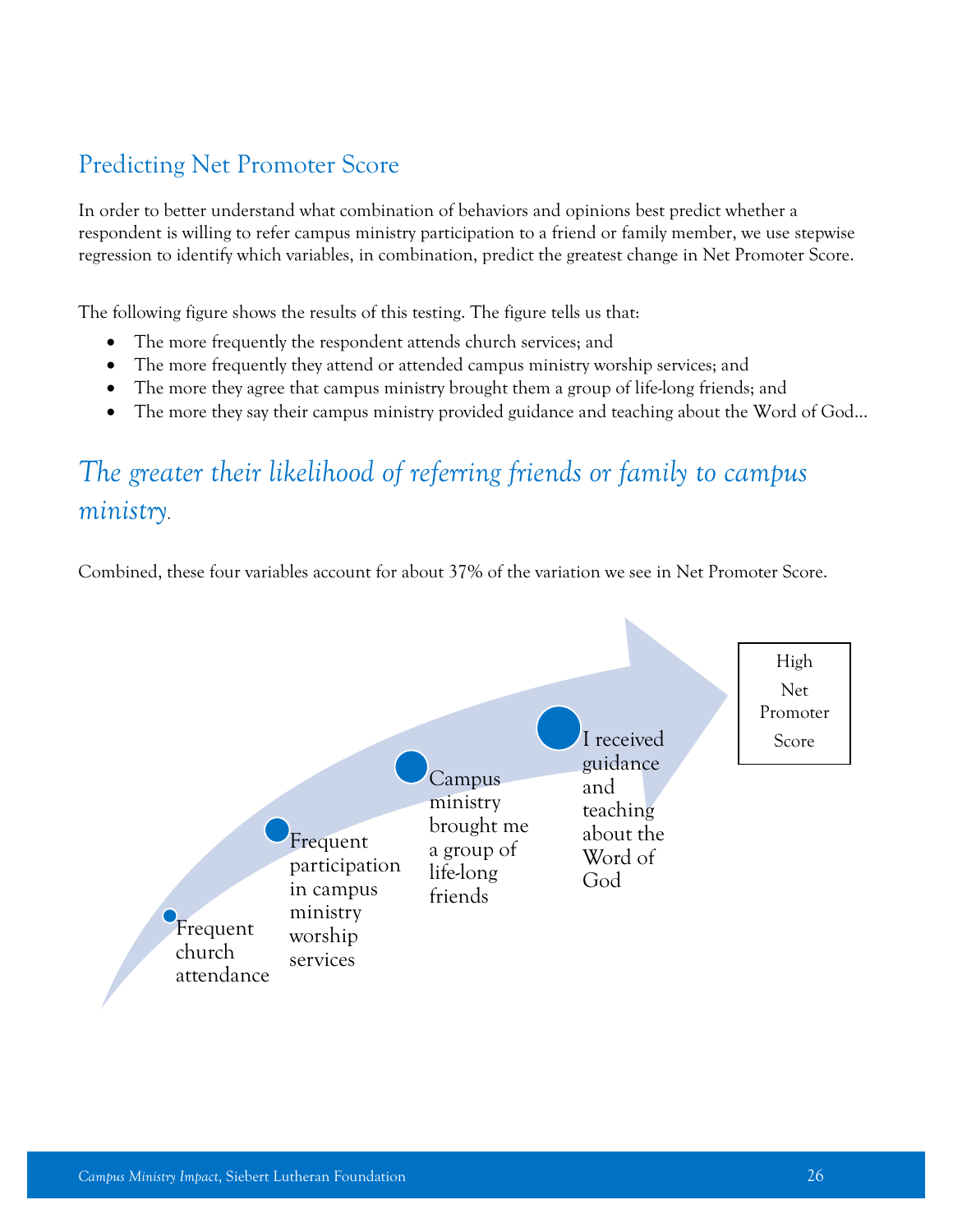### Staying Connected to Campus Ministry

When asked how they like to stay connected to campus ministry and friends they have made there, more than one-fifth of respondents (22%) say social media. Between one-sixth and one-eighth of respondents say they prefer either "regular social events" (16%), "newsletters and bulletins" (15%), "reunions" (14%) or "community volunteer activities" (12%) (Figure 24).



Figure 24: Preferred method of staying connected to campus ministry

Current campus ministry students are significantly more likely than alumni or active Christians to say they would like to stay connected through:

- Being a referral for new students on campus
- Community volunteer activities
- Reunions

This is not surprising, as we would expect current participants to express greater desire to stay connected to their campus ministry.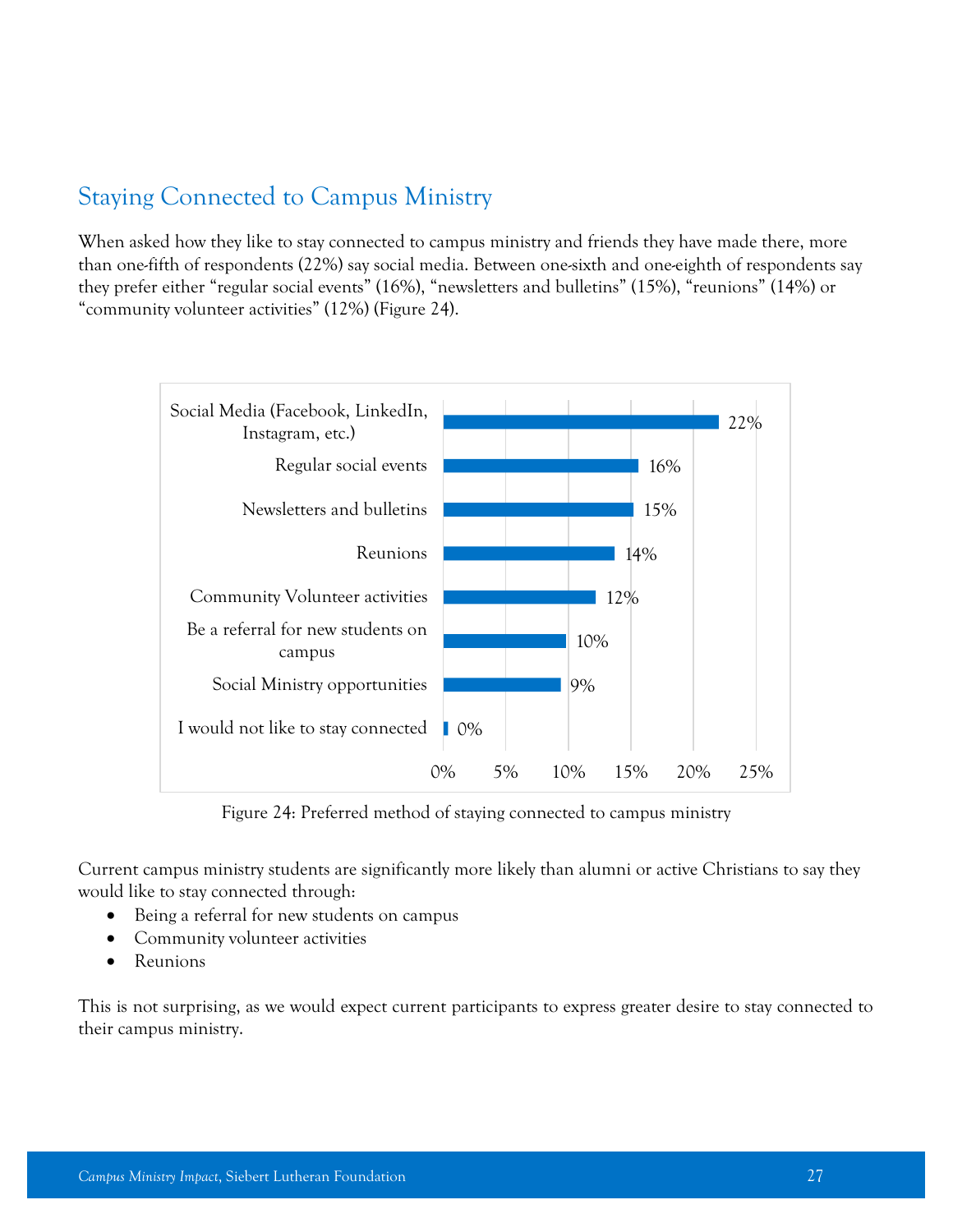### Reasons for Not Participating in Campus Ministry

Finally, we asked survey respondents who reported that they did not participate in campus ministry as a college student to tell us the reason they chose not to participate. The following table shows the key reasons and the percentage of participants who gave similar answers.

| <b>Reason for Not Participating in Campus Ministry</b>                   | % of Respondents |
|--------------------------------------------------------------------------|------------------|
| Didn't have one / didn't know about one                                  | 31%              |
| Didn't have time for it.                                                 | 28%              |
| Didn't want to participate $\ell$ no need                                | 15%              |
| Different religious faith or level of faith from now                     | 12%              |
| Online college $\frac{1}{1}$ off campus living                           | 4%               |
| Attended church, not campus ministry                                     | 4%               |
| Transportation / location                                                | 3%               |
| Attended a religious college – no need for additional<br>campus ministry | $1\%$            |
| Expense                                                                  | $1\%$            |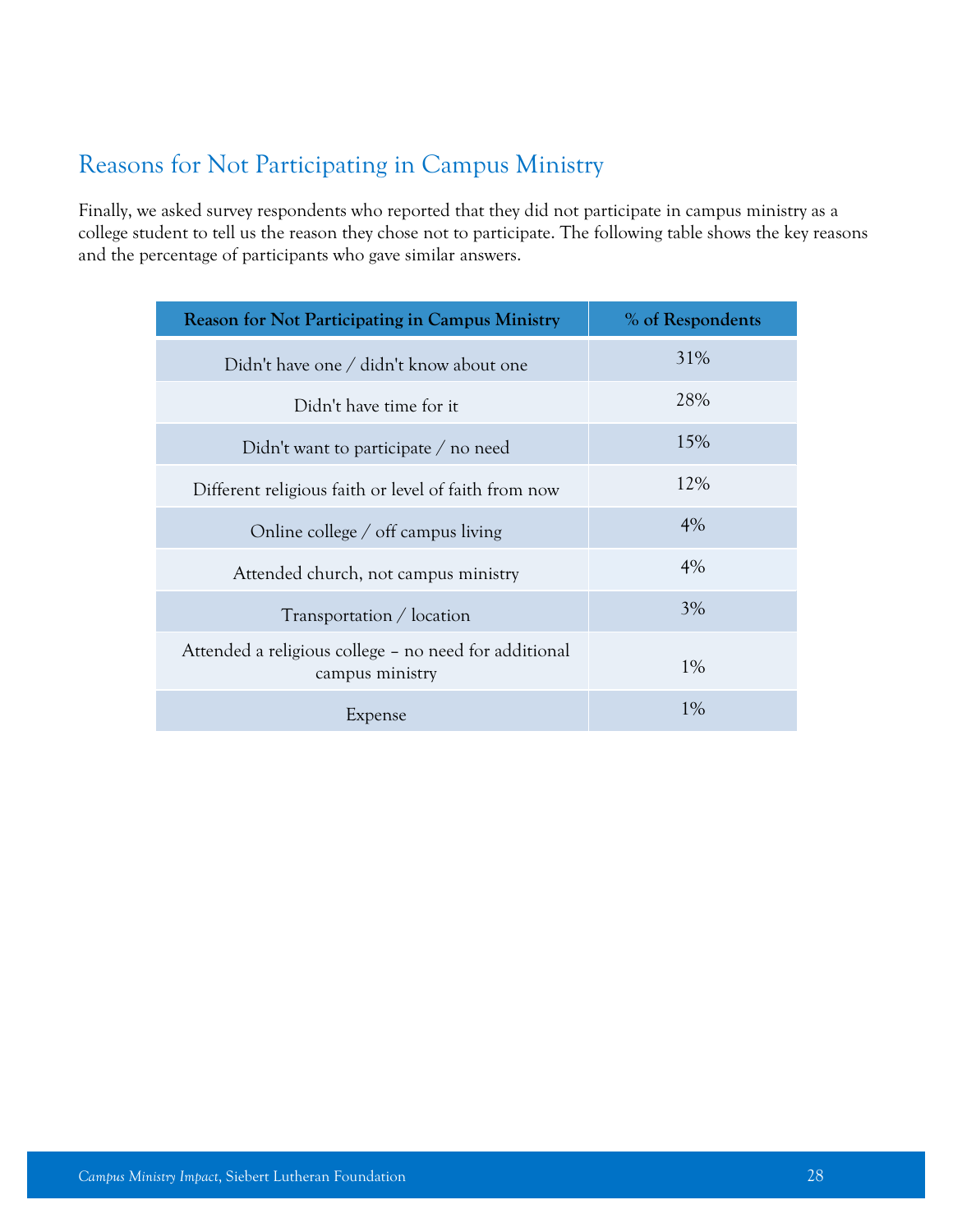# CONCLUSIONS FROM DATA FINDINGS

- Based on evidence from secondary research findings and from our survey data, campus ministry likely attracts those students who already come from a strong faith practice, having participated in multiple church activities before college.
- However, there is room for much greater encouragement from home churches and home pastors, and much greater congregational involvement with students on campus. These have a strong relationship with campus ministry participation, although few participants experienced them as part of their campus ministry time.
- Worship and spiritual guidance are a strong, positive part of the campus ministry experience for participants. In addition, relationships with fellow campus ministry students play a large role in experiencing campus ministry in a positive light.
- Graduating students are likely to continue participating in the life of a worship community, which should be a strong incentive for congregations to get involved in campus ministries and in the lives of current students.
- Social media seems to be the best method for staying connected to campus ministry alumni, even though some current students also say they would welcome connecting to new students on campus, participating in volunteer activities, and reunions.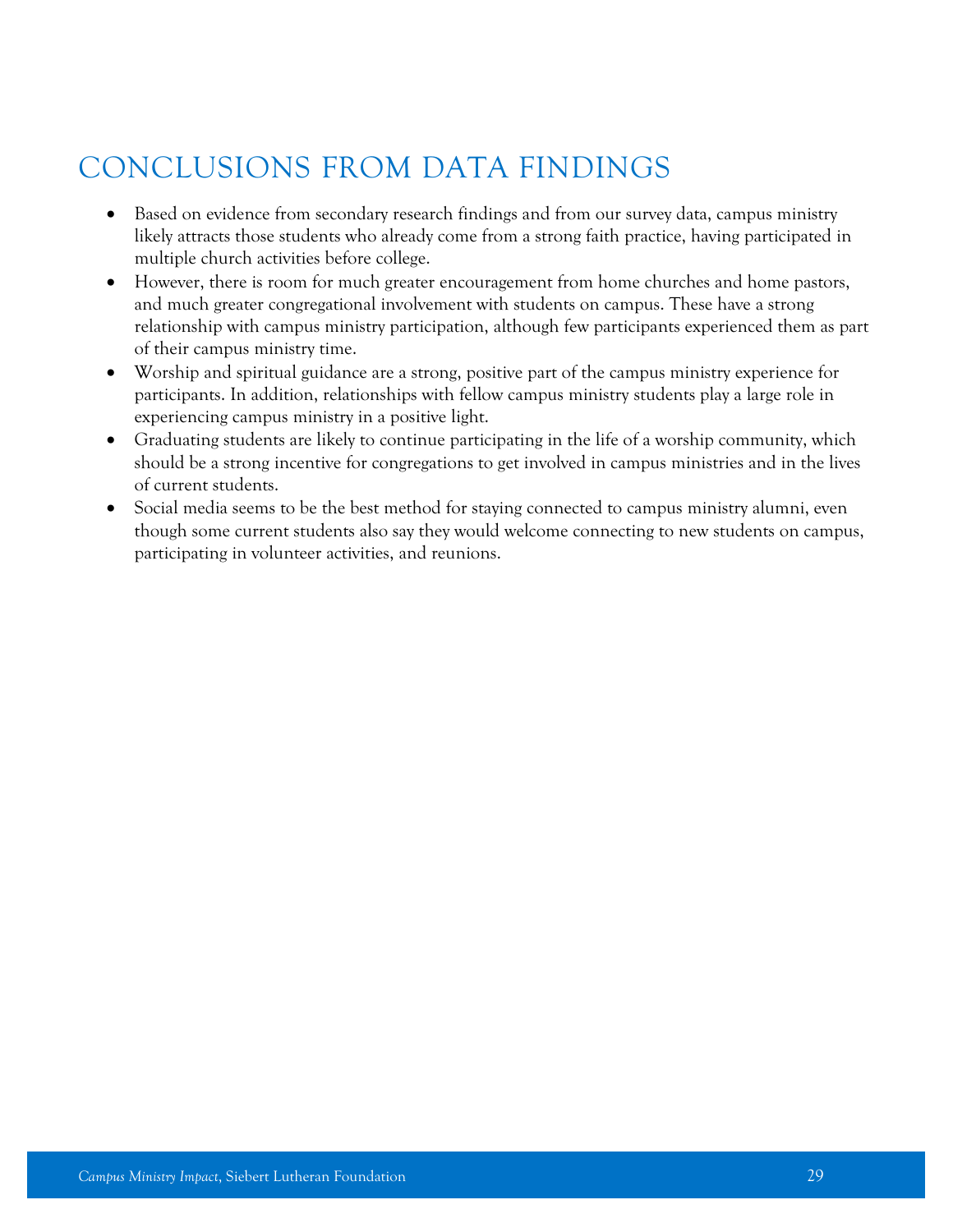# RECOMMENDATIONS

The Siebert Lutheran Foundation invited campus ministry leaders to review the findings from this study and to brainstorm ways in which the findings could be put to practical use. The following recommendations are a compilation of ideas from this meeting as well as suggestions by the Outsight research team. These recommendations are categorized into things that can be done before students enter college, things that can be done while they are in college, and things that can be done after graduation.

#### Before College

- Encourage relationship-building between campus ministries and local congregations. These relationships can help by raising awareness of Lutheran Campus ministries among congregation members and could encourage families and students to seek out campus ministry when they get to college. Even if students chose to attend college far away from home, they will be more likely to seek out a campus ministry if they have been exposed to Lutheran Campus ministry while they are still at home.
- Set the stage for campus ministry participation among students who are in the active college selection process. Encourage parents to ask about campus ministry when they visit a college. Home pastors could set up a meeting between parents and campus ministries as part of the college visit process. Every connection point between local congregation and campus ministry can reinforce the value of this resources for students.
- Seek out speaking engagements at Lutheran high schools to raise awareness of campus ministries and the positive impact they have on the lives of students.
- The year 2017 marked 100<sup>th</sup> anniversary of ELCA campus ministry in Wisconsin. This milestone could serve as a celebration point and an opportunity to raise awareness of campus ministry in local congregations.
- Create a video or other publication that can be distributed to congregations to encourage support of Lutheran campus ministry.
- Publicize the results of this study showing the positive impact of campus ministry participation.

#### During College

- Encourage current campus ministry participants to invite their friends to attend, perhaps including an incentive, such as a Starbucks card or other small gift to encourage referrals. Make it as easy as possible for students to invite their friends and include a variety of activities (including good food and challenging Bible study) to meet a variety of student needs.
- Involve local congregations in the life of campus ministry. Local congregations can participate by providing food for campus ministry events, participating in volunteer opportunities, or "adopting" campus ministry participants.
- Invite campus ministries to be involved in worship opportunities with local congregations, perhaps even leading a worship service, where appropriate.